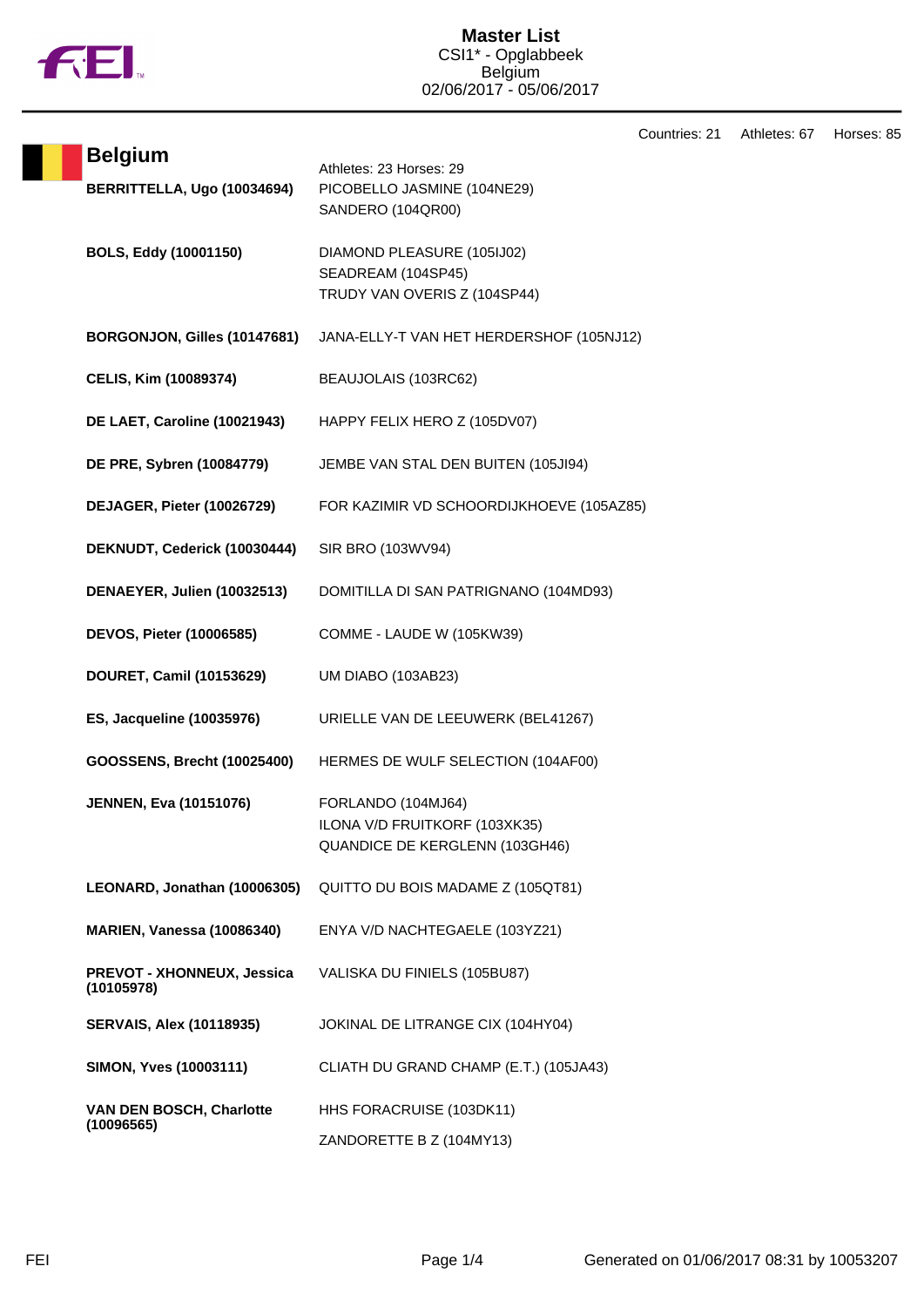| VANDENBERK, Jens (10063281)                                            | JAMAICA VAN KOJAKHOEVE (105QN47)                                            |
|------------------------------------------------------------------------|-----------------------------------------------------------------------------|
| <b>VANDERHASSELT, Yves</b><br>(10008261)                               | CASSUN (105JC71)                                                            |
| <b>VOLO, Cedric (10020556)</b>                                         | VOLTAIRE DU HASARD (105NT83)                                                |
| <b>Brazil</b><br>KALEVI JORDAN, Erik (10038312) ALIBABAB IXE (105QR97) | Athlete: 1 Horses: 2<br>CARETHINA FZ (105QR98)                              |
| Canada<br><b>BARTOLINI-SAMUEL, Diana</b><br>(10059379)                 | Athletes: 2 Horses: 3<br>CENTO LIBERO (102RX94)<br>CLARADDO (104FM81)       |
| <b>SORENSEN, Chris (10012005)</b>                                      | FELIEK-H (105QI14)                                                          |
| <b>Chinese Taipei</b><br><b>CHEN, Jasmine (10021172)</b>               | Athlete: 1 Horse: 1<br>CHEWBACCA 18 (104LZ13)                               |
| <b>Denmark</b><br><b>ALMIND - PEDERSEN, Stine</b><br>(10006890)        | Athletes: 2 Horses: 3<br>AK'S QUINNIE (105RA31)<br><b>SMILLA (104RX07)</b>  |
| LIDSMOES, Henrik (10143496)                                            | KJAER'S CARSANO (105IH44)                                                   |
| <b>France</b><br><b>BENCHIMOL BROT, Vera</b><br>(10003026)             | Athletes: 4 Horses: 5<br>ULTRACHIC DE HUS (104HL23)                         |
| DE GIACOMONI REDON, Astrid<br>(10022678)                               | QUIDAM'S DIAMOND VM Z (105NE65)<br>UP TO WIN LILI (105RC74)                 |
| HERBECQ, Francois (10103450)                                           | LIBYA 2 (104RU72)                                                           |
| MILLE, Emmanuelle (10001213)                                           | GAPHIRA (105OW29)                                                           |
| <b>Germany</b><br><b>ASSENMACHER, Joanna</b><br>(10083352)             | Athletes: 8 Horses: 10<br>CICERO BARELIERE Z (104GP03)<br>KVARTET (104WY86) |
| <b>DUSSLE, Yvette (10034539)</b>                                       | CLOVER'S HOPE SD (105QN43)                                                  |
| HOUSTON, Philip (10064298)                                             | CHACCO'S GIRL (105GD12)                                                     |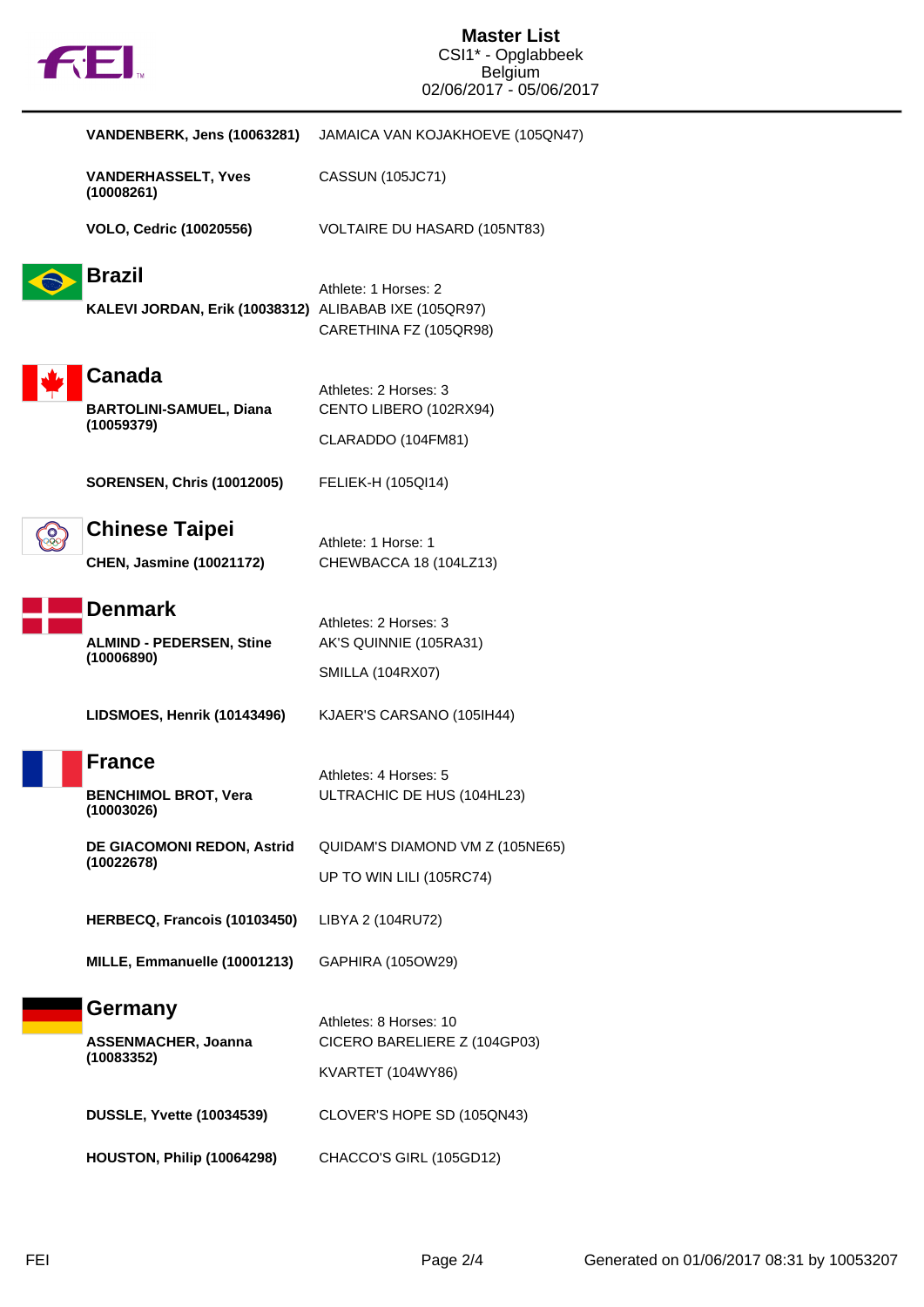| <b>F</b> GEI. |                                                                       | <b>Master List</b><br>CSI1* - Opglabbeek                                                 |  |
|---------------|-----------------------------------------------------------------------|------------------------------------------------------------------------------------------|--|
|               |                                                                       | Belgium<br>02/06/2017 - 05/06/2017                                                       |  |
|               | <b>MÜLLER, Louisa (10029853)</b>                                      | CHECK QUICK (105LE89)<br>COMMEDIA (105LE91)                                              |  |
|               | SUNDAG, Kai (10138956)                                                | DA VINCI 207 (103VK57)                                                                   |  |
|               | <b>THOENES, Tobias (10009861)</b>                                     | EDISON 45 (104VQ20)                                                                      |  |
|               | <b>VEJMELKA, Eva (10138036)</b>                                       | <b>SKY NEWS (105BP19)</b>                                                                |  |
|               | WELSING, Benjamin (10047119)                                          | CEDRIC 48 (103XW87)                                                                      |  |
|               | Great Britain<br>MENDOZA, Jessica (10047109)                          | Athletes: 4 Horses: 6<br>NP ZELAH (105QH52)<br>SAM DE BACON (103SL17)                    |  |
|               | <b>MURDOCH, David (10109286)</b>                                      | <b>FOJITO (105PZ90)</b>                                                                  |  |
|               | <b>SIMPSON, Theo (10098809)</b>                                       | FLINSTERING (105BJ64)                                                                    |  |
|               | <b>WEBB, Dominic (10054266)</b>                                       | ISAURA VAN DE MARQUETTE (104MO22)<br>JAMES BOND VAN 'T ROOSAKKER (105NZ62)               |  |
|               | <b>Ireland</b><br><b>GOLTZ, Frederick (10101327)</b>                  | Athletes: 3 Horses: 5<br>DON VERDI (105FF70)<br>EAGER (105NW93)<br>MISS HARLEY (104CN39) |  |
|               | <b>KENNY, Darragh (10017246)</b>                                      | SANDETTO (105CC28)                                                                       |  |
|               | LYNCH, Denis (10001106)                                               | RMF HORTENSIA (104RR20)                                                                  |  |
|               | <b>Italy</b><br><b>ALBANO, Manuel (10081773)</b>                      | Athletes: 2 Horses: 2<br>LORD MAJOOR L Z (105LY72)                                       |  |
|               | PREVITALI, Roberto (10020473)                                         | DIAMOND Z (105HF85)                                                                      |  |
|               | <b>Malaysia</b><br>WAH IDRIS, Natasha Ines<br>(10081608)              | Athlete: 1 Horse: 1<br>FALKO VON ROCHERATH (102WV25)                                     |  |
| ٤             | <b>Mexico</b><br><b>TREVENA TAVERA, Pablo</b><br>Alexander (10128432) | Athlete: 1 Horse: 1<br>SALLY L (103JK67)                                                 |  |
|               | <b>Netherlands</b><br>DE RUIJTER, Anouk (10014942)                    | Athletes: 4 Horses: 4<br>FIOLETTA (105PO81)                                              |  |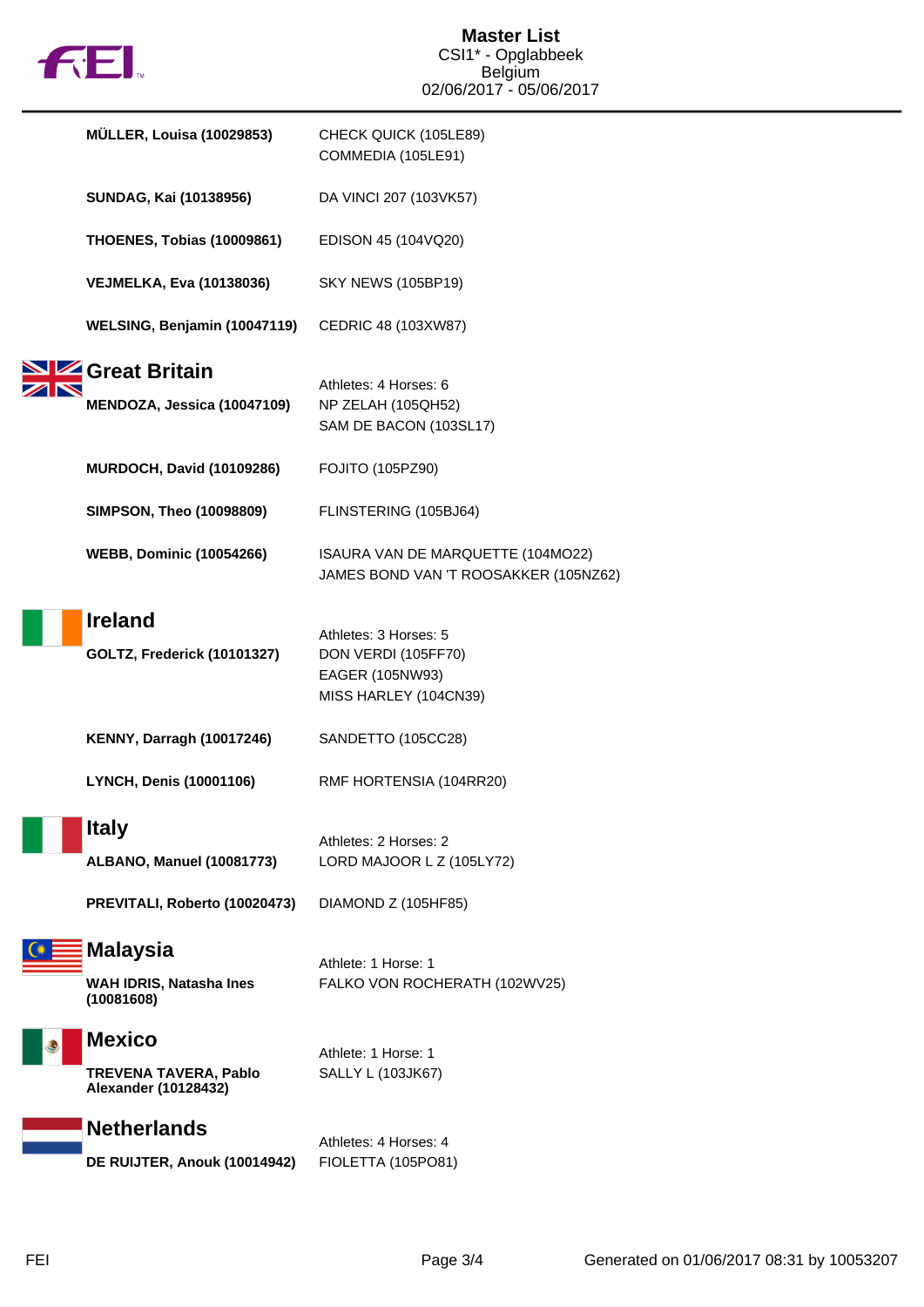

| PALS, Johnny (10006499)                                 | CAPTAIN COOPER (104CW38)                                                                 |
|---------------------------------------------------------|------------------------------------------------------------------------------------------|
| <b>VAN GEHLEN, Bibi (10092478)</b>                      | HEIMTANZ PR (105OF98)                                                                    |
| VERHAGEN, Charlotte (10032875) WILLEMIJN HL (102RH60)   |                                                                                          |
| <b>New Zealand</b><br><b>WILSON, Grant (10001494)</b>   | Athlete: 1 Horse: 1<br>QUINCY LADY (104OR97)                                             |
| <b>Norway</b><br>BLOMBERG, Sabrina (10107072)           | Athletes: 3 Horses: 4<br>KIMBALL ROCKFELLER (105JO95)                                    |
| <b>HAGEN, Celina (10118063)</b>                         | SR MARLEY SPORT (103VR20)                                                                |
|                                                         | SKOLLERUD, Marit H. (10024502) DIEU MERCI VAN 'T MEULENHOF (104IZ90)<br>LADY Z (104FG64) |
| <b>Poland</b><br>WISNIEWSKA, Katarzyna<br>(10107140)    | Athlete: 1 Horse: 1<br><b>CONRAD (103GM47)</b>                                           |
| <b>Slovakia</b><br>ZIAKOVA, Maria (10153291)            | Athlete: 1 Horse: 1<br>CHACCO M (103NO34)                                                |
| <b>Sweden</b><br>WESTBORG, Sofia (10071364)             | Athlete: 1 Horse: 1<br>LAFAYETTE VAN OVERIS (105OT76)                                    |
| <b>Switzerland</b><br><b>BICHSEL, Nadine (10152031)</b> | Athletes: 2 Horses: 3<br>XPOSE (105PT60)                                                 |
| SCHARAPAN, Marie (10080440)                             | <b>BOUMBA (105QT05)</b><br>CADEAU Z (104CJ63)                                            |
| Turkey<br><b>CELIKKOL, Emre (10045750)</b>              | Athlete: 1 Horse: 1<br>GIGANT SO (105QG95)                                               |
| <b>United States of</b>                                 | Athlete: 1 Horse: 1                                                                      |
| <b>America</b><br>HUGHES, Michael (10059471)            | CASPER 297 (103SI16)                                                                     |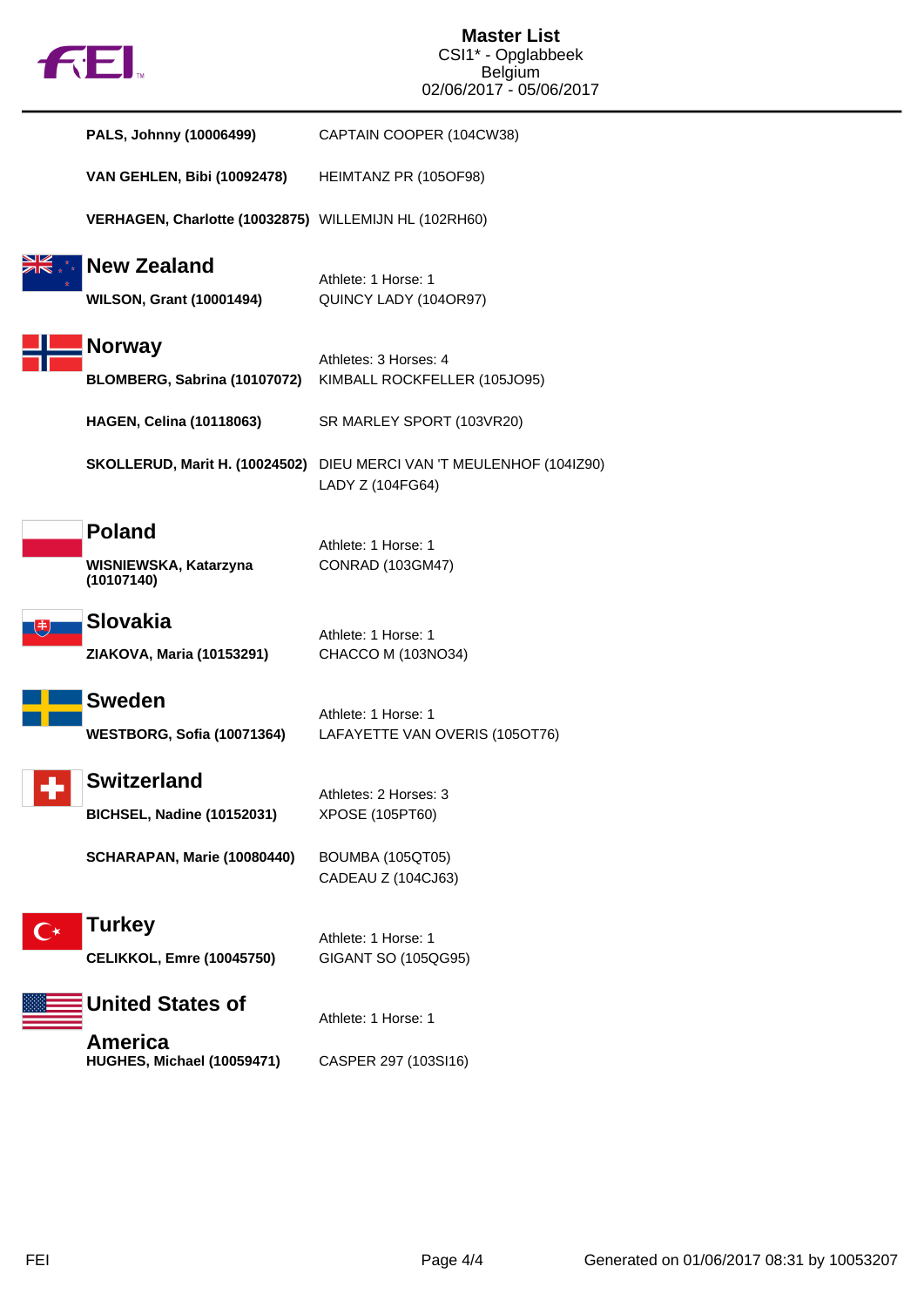

|  | Sik. La Australia |
|--|-------------------|
|  |                   |
|  |                   |

Athlete: 1 Horse: 1 **LYNCH, Julia (10026296)** COPABELLA VEGAS (103LP70)



Athlete: 1 Horses: 3 LUCIE KANN (104QZ84) VEDET DE MUZE E T (103CP54)



**Bahrain**

**AL KHALIFA, Sh. Hasan Bin Rashid (10062757)**

Athlete: 1 Horses: 3 HBR RADIO SAINT CLAIR (103UP37) HBR VANCE (102LX32) THE GRUNS (NED40632)



**ANTEUNIS, Zoe (10096561)** BERONA (105DJ07)

**AWOUTERS, Yves (10012766)** CARISMA VON HARY Z (105QO45)

**BERRITTELLA, Ugo (10034694)** KOUCHETTE TER GOES Z (105JE99) LILLY LORDANOS (103YU68) VERDI O'MERVEILLES (105KN70)

**BORGONJON, Gilles (10147681)** ICARUS (105LR96) ILLIMITEE (105NJ08) JET (105LR93) JUST HIM (105NJ13)

**CELIS, Davy (10062351)** CITERMA B (105GM32) INTERGEST FOCUS (103HP96)

**CELOTTO, Maria Magdalena (10047129)** ANGELO DES HAZALLES (103FP75) DISNEY FEE DES HAZALLES (104PY10)

**CHRISTIAENS, Kris (10040703)** KENTUCKY GIRL FFH (104ST43)

**CORTHOUTS, Nathalie (10036194)** HIP HOP VH LANGWATER (103SD26)

**DE BACKER, Nina (10087390)** HOSTESS VAN T STEENTJE (104BC72)

**DE LAET, Caroline (10021943)** INDIRA ODEVELD (104WB22)

**DE PRE, Sybren (10084779)** ZACHARY DE LION Z (103MA67)

**DECKERS, Frank (10010818)** JUSTIN 'E' (104UU93) QUITE DONALDSON II (104JD41) Countries: 30 Athletes: 148 Horses: 300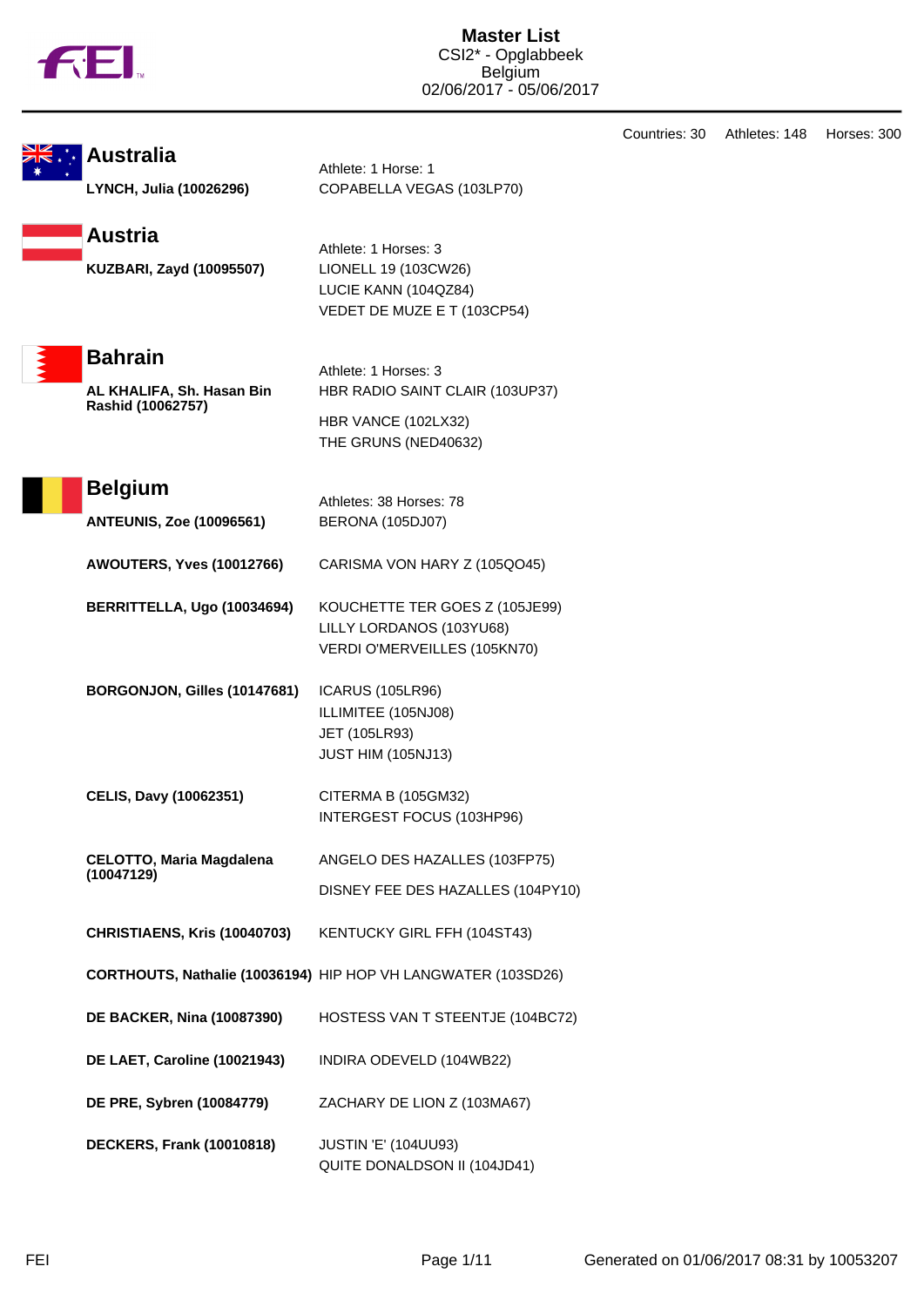

| DEJAGER, Pieter (10026729)         | REVE DE BACON (103DN11)                                                                                    |
|------------------------------------|------------------------------------------------------------------------------------------------------------|
| DEKNUDT, Cederick (10030444)       | BEIJING Z (104VM94)<br>HAAKON (104AC03)<br>VEGAS DE LAUNAY (105ID80)                                       |
| DENAEYER, Julien (10032513)        | <b>NOUKIE Z (104HI00)</b><br>ONCLE VANIA (103PC80)<br>QUILINA Z (104FP67)                                  |
| DEVOS, Pieter (10006585)           | HALOUBET HITCHCOCK (104CJ90)<br>JADE VD BISSCHOP (105DL77)<br>JULYSSI VAN ORTI (104HI10)                   |
| DOURET, Camil (10153629)           | CALYPSO BY CARTOFLEX (102WW44)                                                                             |
| <b>GAUBLOMME, Brent (10059946)</b> | DANNUCO (104TJ28)<br>DYLANO (BEL42222)<br>VALLEY (NED42035)                                                |
| GOOSSENS, Brecht (10025400)        | <b>FOULON Z (105LI53)</b><br><b>HERA (105KP78)</b><br>THE FREAK 3 (103WQ67)                                |
| <b>HAEP, Pascale (10002473)</b>    | IRIS VAN DE BISSCHOP (104HP20)<br>MYSTIC BLUE HH (104RH04)                                                 |
| <b>JANSSENS, Guy (10015504)</b>    | EVERT (104XM67)                                                                                            |
| JONKMANS, Patrick (10041855)       | GEENA LISA VH LANGWATER (103FP80)<br>I BAY VAN HET LANGWATER (104FI60)                                     |
| KUMPS, Alexander (10038450)        | KATINKA VD BISSCHOP (105FW82)                                                                              |
| KUMPS, Victor (10038534)           | DAKOTA OF THE LOWLANDS (1041008)<br>DUANDA OF THE LOWLANDS Z (104IR44)                                     |
| <b>MORRIER, Sylvie (10038667)</b>  | GRACE DU BEAUMONT (105NO72)                                                                                |
| MORSSINKHOF, Evy (10041864)        | AUGUSTINUS LAN (103LG60)<br><b>BILLY D (103LD71)</b><br>DIAMOND STAR B Z (104HI40)                         |
| PROUVE, Bert (10000853)            | AQUILA VAN DE BERGVIJVERHOEVE (104RF52)<br>JATLANTPARFLAM VD KLEYENBERG (105IA50)                          |
| SIMON, Yves (10003111)             | DELHI D'ESQUELMES (104VG99)<br>GRAND CRU VD MULLEGRACHT (104IX81)<br>JALISCO W VAN DE WOLVENHOEK (105OG02) |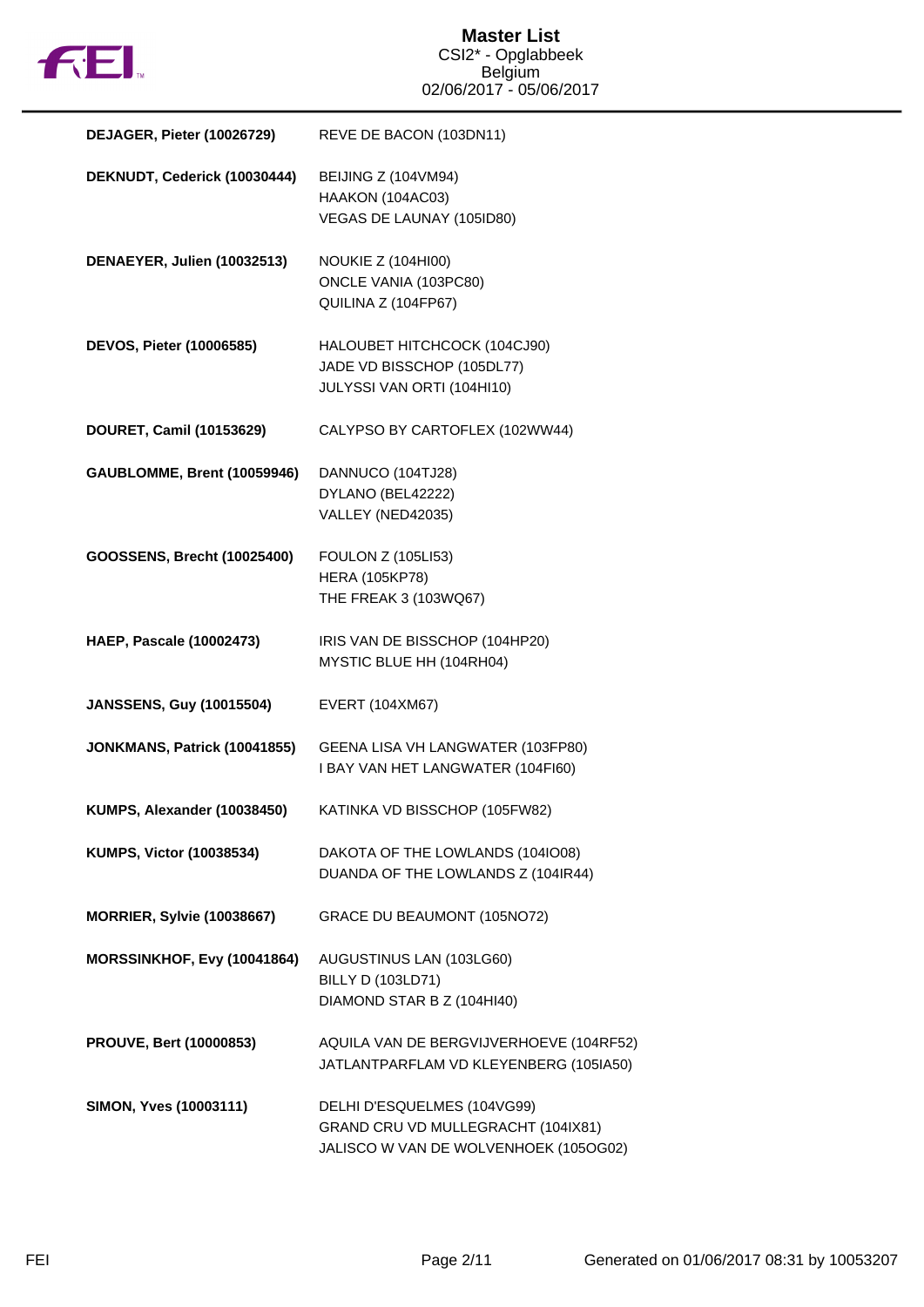

| <b>SPITS, Patrik (10008046)</b>                           | BELLISSIMO Z (104TN61)<br>VERACRUZ DH Z (104XH94)                                                       |
|-----------------------------------------------------------|---------------------------------------------------------------------------------------------------------|
| <b>STEFFEN, Rachel (10072255)</b>                         | FARINELLI VAN DE ZESHOEK (103PG59)<br>INAR C (103YI98)<br>UNCANTO DI VILLAGANA (103DU74)                |
| THIRY, Kim (10016586)                                     | GIVALE VD WINDHEUVEL (103NK01)<br>IZEGRIM V/D DONKHOEVE (105PE73)<br>KORINA V/D MOLEKENSHOEVE (105BE72) |
| <b>TOUSSAINT, Sarah (10008821)</b>                        | BALOUS RAMONA (103SM70)<br>COEUR DE CACHAS (104MV49)<br><b>USCHI (102ZF38)</b>                          |
| <b>VAN DIJCK, Sven (10032723)</b>                         | CAPICHE 'TER ELZEN' (104CU45)<br>DANTE (104FJ70)<br>JORKA VAN DE EILANDHOEVE (104NG37)                  |
| VAN OLST, Mike (10017268)                                 | CALVA D'OR Z (104ND57)<br>CASUALITY Z (103TN05)<br>CLARISSIMO Z (104CH98)                               |
| VANDENBERK, Jens (10063281)                               | AMEX Z (104HW52)<br>ELANO-G (105KT47)                                                                   |
| <b>VANDERHASSELT, Yves</b><br>(10008261)                  | JEUNESSE (104MZ39)<br>KEOPS VD BEGIJNAKKER (104XZ97)                                                    |
| <b>VOLO, Cedric (10020556)</b>                            | C LANO JT (104HK33)<br>SERENITE DE BRIAL (103UW26)                                                      |
| <b>WERY, Francois (10104602)</b>                          | JACKPOT (104UY32)                                                                                       |
| <b>Brazil</b>                                             | Athletes: 5 Horses: 10                                                                                  |
| <b>CHIAROTTO PENTEADO,</b><br>Fernando (10066336)         | CATIJA ET Z (102XF87)                                                                                   |
| <b>CORRÊA, Matheus (10040238)</b>                         | HSL ARISMA (105CL71)<br>QUIRIMBA LS LA SILLA (1040M60)<br>VIP DES MAJUROS (105DA41)                     |
| KALEVI JORDAN, Erik (10038312) DUBAI DU MAILLET (105BK95) | ELITE DU BUSSON (105QT01)                                                                               |
| <b>MODOLO ZANOTELLI, Marlon</b><br>(10031717)             | CELENA VDL (104AH64)                                                                                    |
|                                                           | CORTINA 179 (103IC89)<br>EMOTION VDL (105AS94)                                                          |

 $\hat{\bullet}$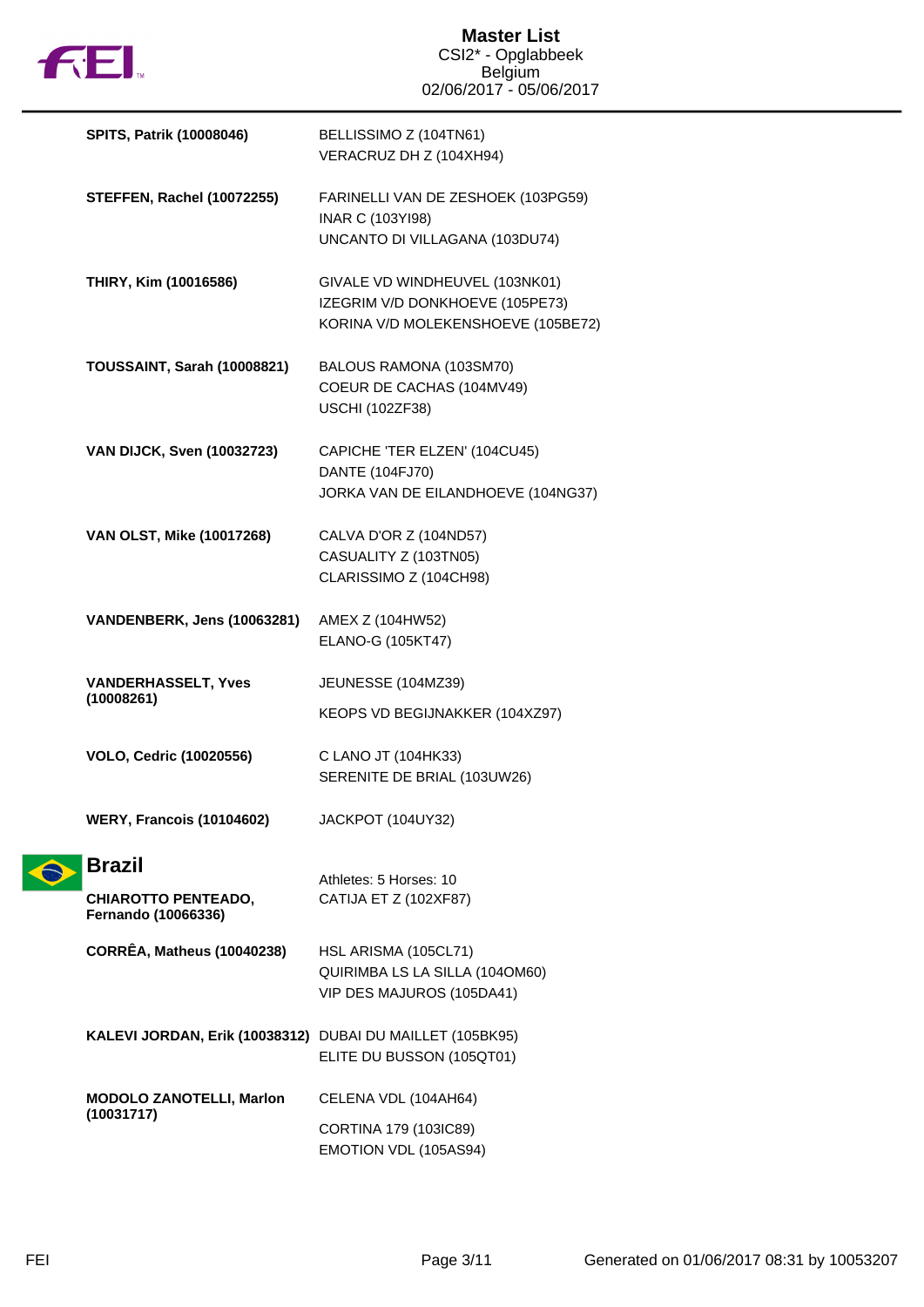

|            | NEUPPMANN JÚNIOR, Sérgio<br>(10030742)                                                       | CHICCA BLUE (104ZW29)                                                                                                |
|------------|----------------------------------------------------------------------------------------------|----------------------------------------------------------------------------------------------------------------------|
|            | Canada<br><b>SORENSEN, Chris (10012005)</b>                                                  | Athlete: 1 Horse: 1<br>ZELLOBEE (102YY36)                                                                            |
| ි <b>ි</b> | <b>Chinese Taipei</b><br><b>CHEN, Jasmine (10021172)</b>                                     | Athlete: 1 Horses: 2<br>BOBBY BROWN 40 (103DB92)<br><b>NINYON (104CU25)</b>                                          |
|            | Colombia<br><b>DIAZ ORTEGA, Santiago</b><br>(10072598)                                       | Athletes: 2 Horses: 4<br>CARLSON (104RS37)                                                                           |
|            | <b>RUIZ, Mauricio (10010661)</b>                                                             | DAKOTA (103WG12)<br>NOBLE CALIPPO (104ZC02)<br>VERONA VII (102UU03)                                                  |
|            | <b>Czech Republic</b><br>AUGIER DE MOUSSAC, Charlotte JULES VERNE DB (104TO07)<br>(10009582) | Athletes: 2 Horses: 4                                                                                                |
|            | <b>AUGIER DE MOUSSAC, Emma</b><br>(10017125)                                                 | BELLA BROWN (104GZ37)<br>ESTELLA W (104QJ66)<br>KANONJA (103DO40)                                                    |
|            | <b>Denmark</b><br><b>ALMIND - PEDERSEN, Stine</b><br>(10006890)                              | Athletes: 2 Horses: 3<br>CONTINI (105JB03)<br><b>SELMA B (104WW44)</b>                                               |
|            | TRIBLER, Pernille (10066488)                                                                 | ALFINA 3 (104AA23)                                                                                                   |
|            | <b>Egypt</b><br>SAÏD, Abdel (10047111)                                                       | Athlete: 1 Horses: 3<br>BEAUMINKA (103TP50)<br>ITCHY VAN HET LAMBROECK (104YL60)<br>JUMPY VAN DE HERMITAGE (104VX28) |
|            | <b>Estonia</b><br>ROSENBERG, Renek (10068420)                                                | Athlete: 1 Horses: 3<br>FRED (104JT17)<br>HELIOS DE MUZE (103ZN14)<br>PALOMO TT (104MJ98)                            |
|            | <b>France</b>                                                                                | Athletes: 8 Horses: 12                                                                                               |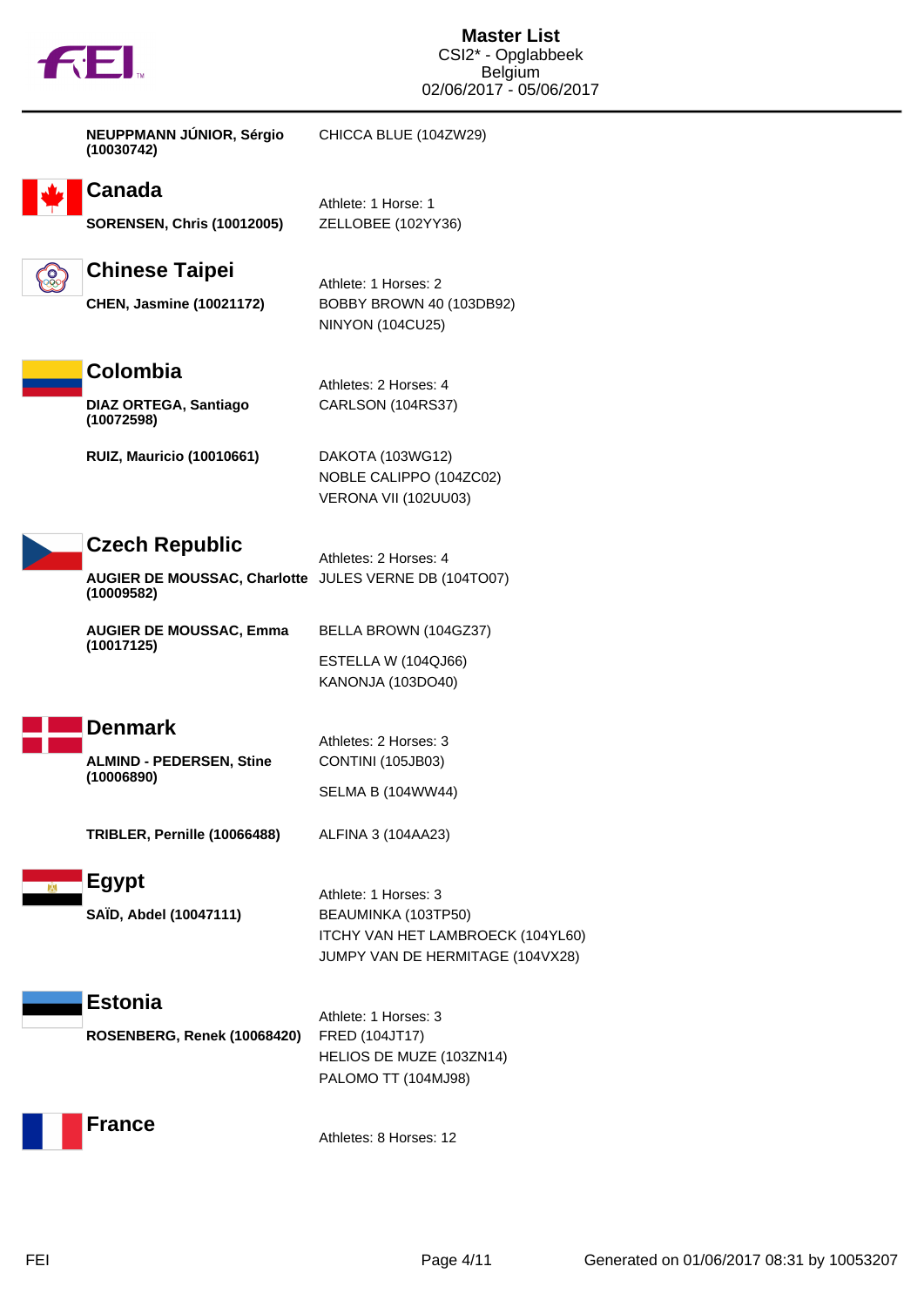

| <b>BENCHIMOL BROT, Vera</b><br>(10003026)           | CAIRON 10 (104RL57)                                                           |
|-----------------------------------------------------|-------------------------------------------------------------------------------|
| <b>COURREGES, Marie (10020529)</b>                  | COLETTA 30 (104NU27)<br>HIGHLAND LOOKS (104JQ64)                              |
| DE GIACOMONI REDON, Astrid<br>(10022678)            | VERSION D'ISCLA (104VW07)                                                     |
| HERBECQ, Francois (10103450)                        | KANNADA (GER43656)                                                            |
| MAUPILER, Robinson (10062429)                       | TCHAO DE LA ROQUE (103XL19)                                                   |
| MILLE, Emmanuelle (10001213)                        | CONTADOR (104YT95)<br>COQUETTE (103PE48)<br>DIOR I Z (103TG82)                |
| MOUTHOY, Alexia (10115603)                          | EAU SAUVAGE D B (105JB37)                                                     |
| ZAHID, Tamara (10083538)                            | <b>BAROS (103MX85)</b><br>CLOUD 20 (105CU48)                                  |
| Germany<br><b>ASSENMACHER, Joanna</b><br>(10083352) | Athletes: 14 Horses: 30<br>X FACTOR (104Cl66)                                 |
| <b>BREUER, Sarah (10064843)</b>                     | BECKHAM (105DU40)<br>DESTINY UTAH (104SO36)<br>VOLVO GREEN DE CLAIX (104JR88) |
| <b>DUSSLE, Yvette (10034539)</b>                    | CINDER ROSE (105IZ63)<br>CONNOR MCMURPHY (103SR35)                            |
| <b>EMMERS, Judith (10035064)</b>                    | CRYSTAL CHLOE (104JG65)<br>QUENELLE D'OR (104OL44)<br>SPIRIT 268 (103VO45)    |
| HEITKEMPER, Sven (10073952)                         | CACOSIUS (105EY95)<br><b>CLEMENS 45 (103XC17)</b>                             |
| HOUSTON, Philip (10064298)                          | CHALANDA (103JL72)<br>CHAQUILOT (103JL74)<br>STONE COLD SOBER (103MW61)       |
| <b>MÜLLER, Louisa (10029853)</b>                    | LORD KHALIFA (104PG55)<br>SALITOS 9 (103VI53)                                 |
| SANDMANN, Carsten (10016968)                        | CHESTER 212 (103WC74)<br>FILOFAX 4 (104GL54)                                  |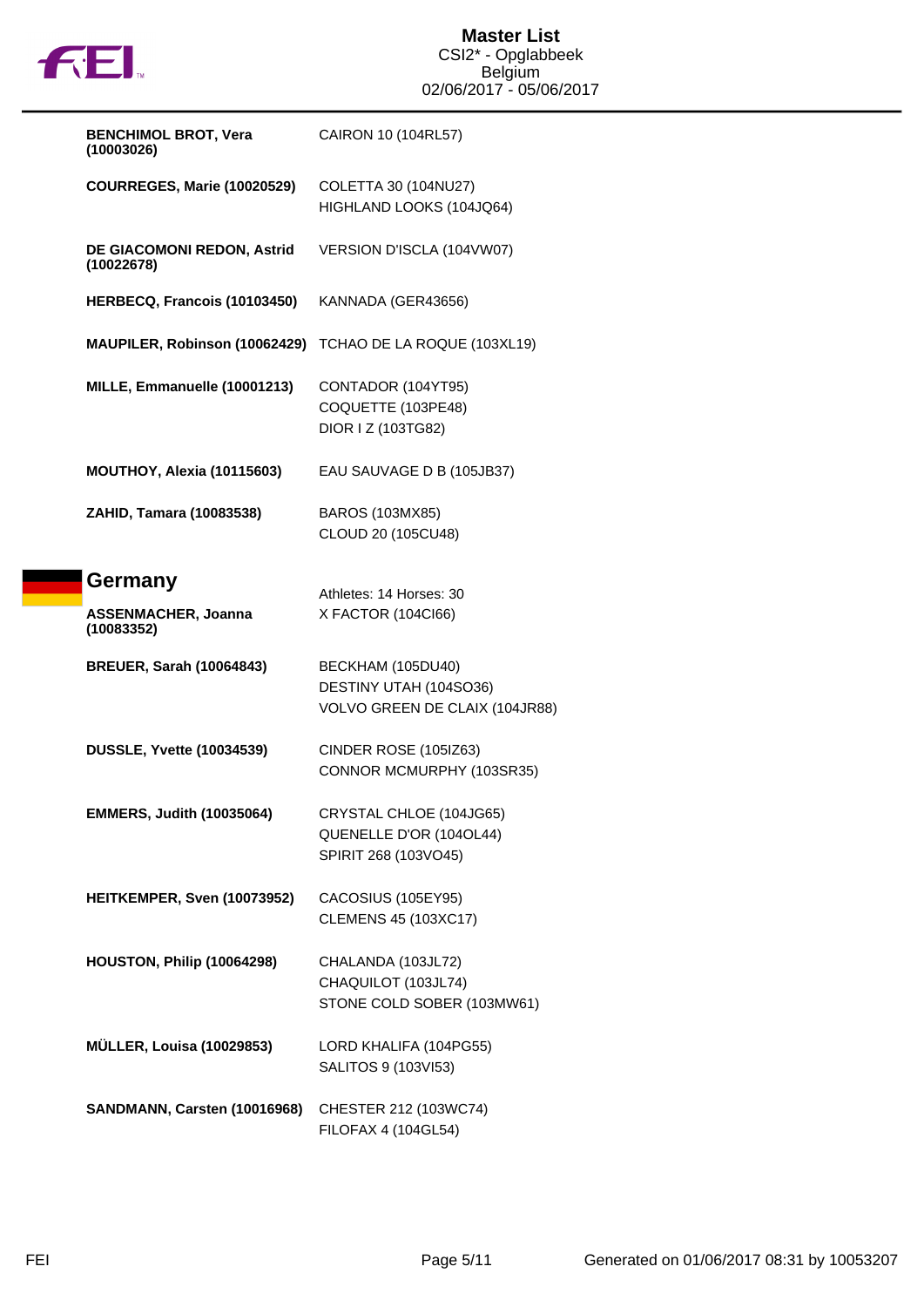

| STEURER-COLLEE, Barbara | BIG BOY 36 (104FG02)                                 |                                                                                |
|-------------------------|------------------------------------------------------|--------------------------------------------------------------------------------|
|                         | (10000825)                                           | CARISSIMA 23 (104YO17)<br><b>QUANTUS 14 (105NH18)</b>                          |
|                         | <b>SUNDAG, Imke (10112645)</b>                       | COSMOPOLITAN CLASSIC (104OC78)                                                 |
|                         | <b>THOENES, Tobias (10009861)</b>                    | AILEEN 49 (104IV00)<br>EDISON 45 (104VQ20)                                     |
|                         | TROSCHKE, Frederick (10018989) COME UNDONE (102TC36) | SAM S (104VL40)                                                                |
|                         | <b>VEJMELKA, Eva (10138036)</b>                      | ARIEGE (105IZ59)                                                               |
|                         | <b>WOLF, Marcel (10071284)</b>                       | CELINE BURME (104SB90)<br>HAUTAIN VAN T PARADIJS (104CG95)<br>SIELLA (104HS72) |
|                         | Great Britain                                        | Athletes: 15 Horses: 25                                                        |
|                         | BILBROUGH, Gillian (10014945)                        | <b>ECIFEE (105AC77)</b>                                                        |
|                         | EDWARDS, Lauren (10045568)                           | ELLA SANDRA G (104NT90)                                                        |
|                         | HALL, Isaac (10139206)                               | CONRAD (105DW25)                                                               |
|                         | HUTTON, Samuel (10041033)                            | <b>CONCHO (104JX11)</b><br>INDRA'S TWINKELING (104MR82)                        |
|                         | MENDOZA, Jessica (10047109)                          | HORST VAN DE MISPELAERE (103ZP49)<br>WAN ARCHITECT (102MA12)                   |
|                         | <b>MURDOCH, David (10109286)</b>                     | ENCORE (105AE05)                                                               |
|                         |                                                      | H. D'OR (105RG26)<br><b>SENOR D (104YW93)</b>                                  |
|                         | PLATT, Charlotte (10009584)                          | COLIEN V (104FZ43)<br>FLAWLESS (104JF23)                                       |
|                         | <b>SIMPSON, Theo (10098809)</b>                      | ALVIN ONLY (103TU41)<br>TOUCH OF CHILLI (103VR69)                              |
|                         | <b>VANSTONE, Kyra (10118299)</b>                     | D JIMBOB (104UB86)                                                             |
|                         | <b>WEBB, Dominic (10054266)</b>                      | ARCHIE XI (104PK20)<br>CAMBIO (103IT50)<br>WHIN WHIN (102XB85)                 |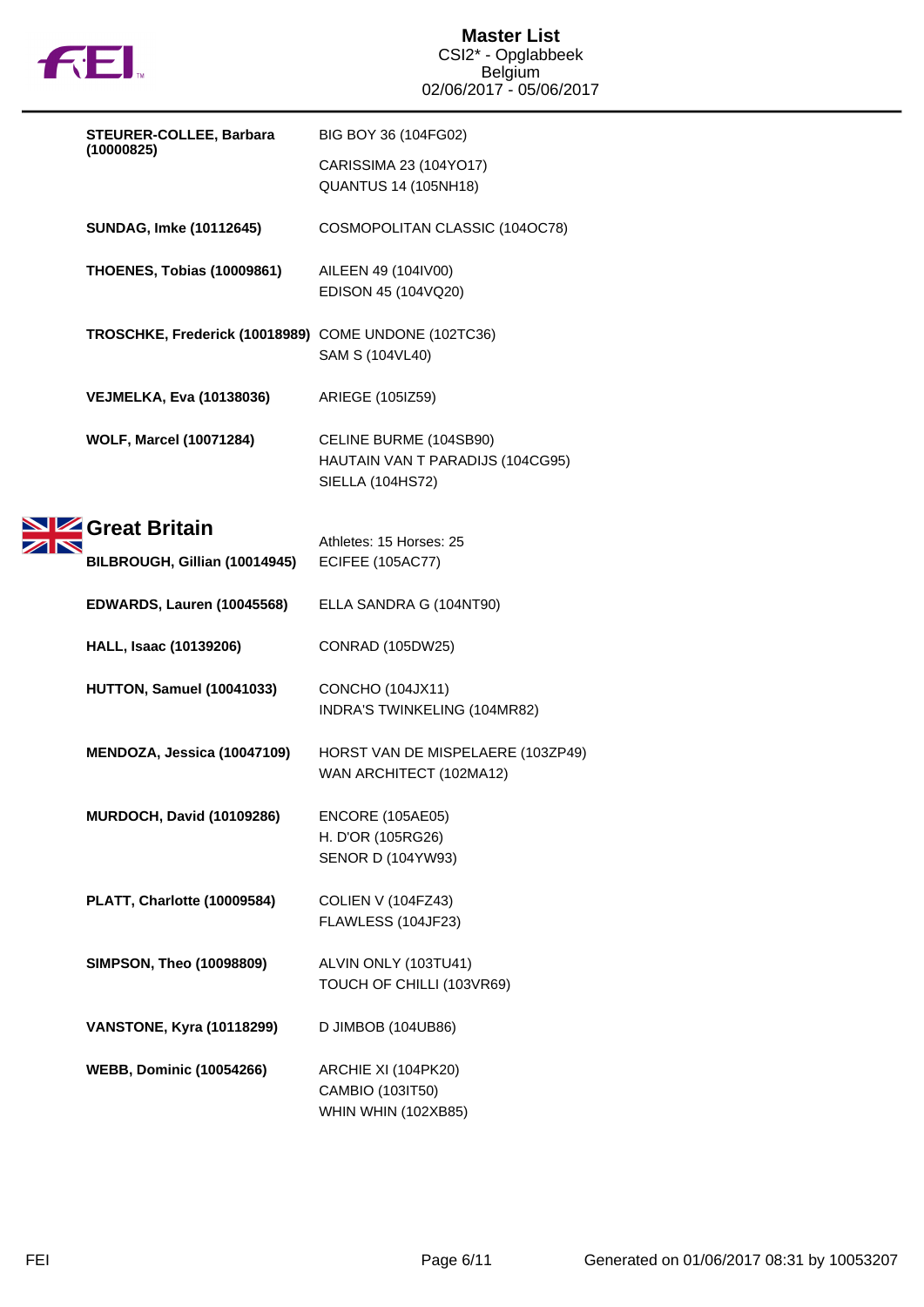

## **Master List** CSI2\* - Opglabbeek Belgium 02/06/2017 - 05/06/2017

| <b>WHITAKER, Ellen (10006757)</b>           | ARENA UK WINSTON (104RA32)<br>HERMES VAN DE VROMBAUTSHOEVE (105JI47)                   |
|---------------------------------------------|----------------------------------------------------------------------------------------|
| WHITAKER, Joanne (10063211)                 | CONTENDRO STAR (104IU62)                                                               |
| WHITAKER, Thomas (10023922)                 | EBELINA W (105EO16)                                                                    |
| <b>WILKS, Anna (10058868)</b>               | COOPER (105GT15)<br><b>UNDICCI (102VM11)</b>                                           |
| <b>WILLIAMS, Lee (10006936)</b>             | SALVADOR (104KN19)                                                                     |
| <b>Ireland</b><br>DOOLEY, Aoife (10067766)  | Athletes: 7 Horses: 12<br>CADANS Z (104TA64)                                           |
| <b>KENNEDY, Paul (10078119)</b>             | DESTINY SECOND LIFE Z (105EM22)                                                        |
| <b>KENNY, Darragh (10017246)</b>            | CHAKITO (104BV76)<br>TEAM DE COQUERIE (104GV24)<br>VRAGANCE MANCIAISE (104XR81)        |
| <b>LYNCH, Denis (10001106)</b>              | RMF BELLA BALOUBET (GBR40864)<br>RMF CORVICH (105IS67)<br>RMF SWINNY DU PARC (103QQ38) |
| <b>MOORE, Stephen (10040549)</b>            | CREAM CARAMEL (104FU10)<br>ISTAFAN SISSI (102YU86)                                     |
| <b>SLATTERY, Sofie (10085583)</b>           | VALENTINE DU BOIS PINCHET (103EP79)                                                    |
| <b>SLATTERY, Tom (10108631)</b>             | <b>FIX BLUE (105AR11)</b>                                                              |
| <b>Italy</b><br>ALFONSO, Antonio (10008214) | Athletes: 4 Horses: 9<br>DARDINO (105CE80)<br>INACHOS V.D. PAPENDIJK (105DJ20)         |
| CAPPONI, Francesca (10010018)               | <b>BRAVOUR (104CQ82)</b><br>MAGICAL JW (103VG29)<br>ZUCCA DI SAN CALOGERO (103DZ01)    |
| MACCHIARELLA, Manfredi<br>(10021465)        | ANGELINA VAN'T KLEIN ASDONK Z (105HS39)                                                |
|                                             | DELSINO (104HV96)                                                                      |
| PREVITALI, Roberto (10020473)               | FLORETTE VAN HET LAMBROECK (103TK94)<br>SIRIUS DU GRANIT (103YG89)                     |
| <b>Mexico</b>                               | Athletes: 3 Horses: 6                                                                  |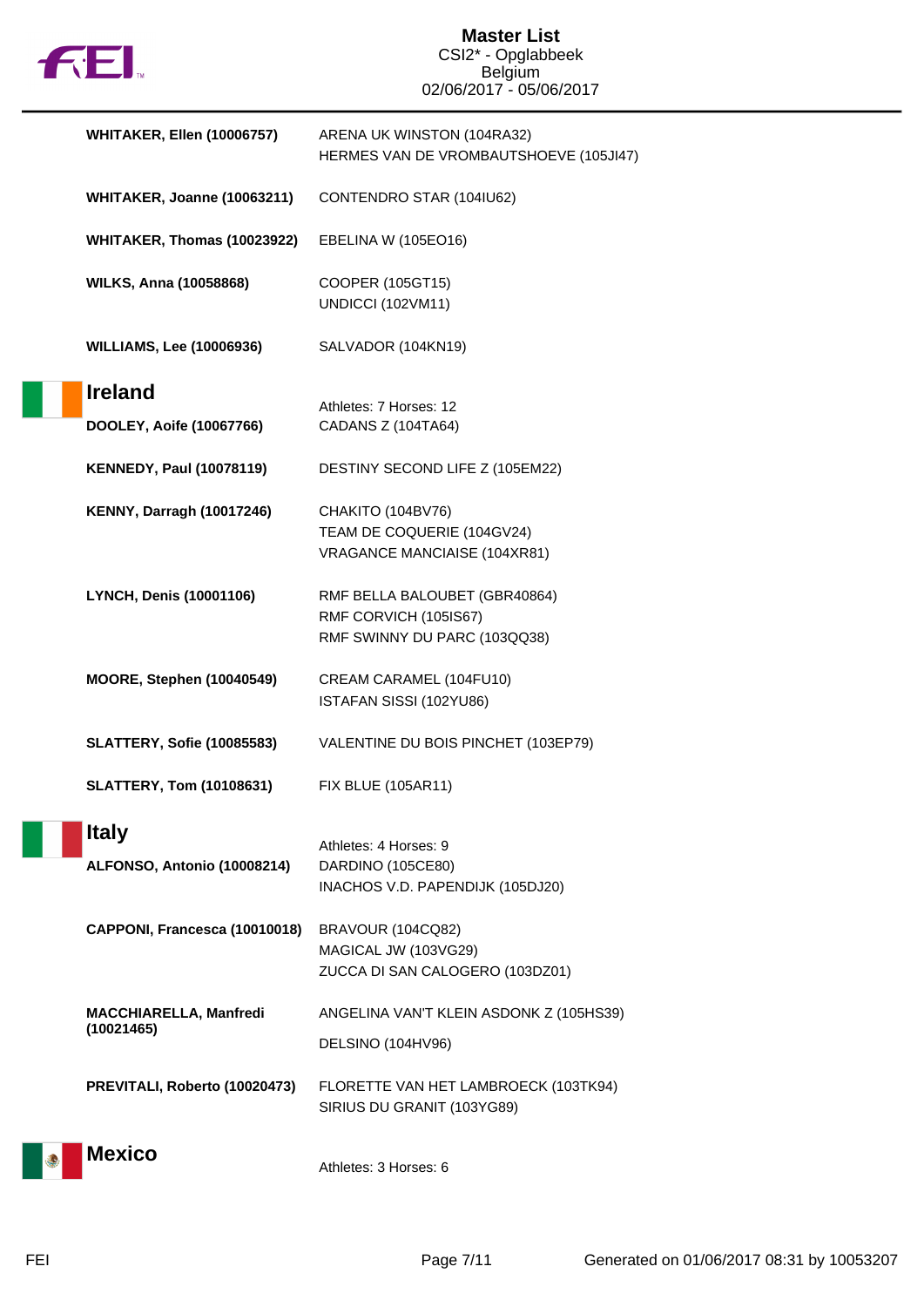

| <b>AGUIRRE, Mariel Victoria</b><br>(10056283)               | CORTEZ (BEL43042)                                                                                          |
|-------------------------------------------------------------|------------------------------------------------------------------------------------------------------------|
|                                                             | FILOU (103MH71)<br><b>URANIE (104CD28)</b>                                                                 |
| ALVAREZ, Victoria (10122095)                                | AMORE (105BK09)                                                                                            |
| <b>TREVENA TAVERA, Pablo</b><br><b>Alexander (10128432)</b> | CHARITY 33 (104EK16)                                                                                       |
|                                                             | CURRABAWN CRAZY DAISY (105HZ72)                                                                            |
| <b>Netherlands</b><br>DE RUIJTER, Anouk (10014942)          | Athletes: 10 Horses: 25<br><b>ESPRIT (105HN75)</b>                                                         |
|                                                             | <b>VEGAS (102RO66)</b>                                                                                     |
| GREEVE, Dominique (10006430)                                | CHAMPETTER (104BV96)<br>D. AMELUSINA R 54 (104PG38)                                                        |
|                                                             |                                                                                                            |
| <b>KRAMER, Siebe (10006883)</b>                             | HICKSTEAD VAN OVERIS (103PH76)<br><b>ICARUS (105LF21)</b>                                                  |
|                                                             | ZIZI DONALDSON (104NJ72)                                                                                   |
| MANDERS, Marielle (10045217)                                | DAROS (104LG38)                                                                                            |
| <b>NOOREN, Lisa (10056878)</b>                              | VDL GROEP CENTORA DE WALLYRO (103MW75)<br>VDL GROEP ERNEST (104MQ60)<br>VDL GROEP URANE DE TALMA (104NC93) |
| PALS, Johnny (10006499)                                     | BRILJANT (103FQ36)<br>CHAT BOTTE DU RUISSEAU Z (103XU01)<br>WESSELINA (102SX87)                            |
| SCHUTTERT, Frank (10021399)                                 | LILLEBEBEGAARDS AMAFLAIR (104LW98)<br>TIOPEPE DES CHAMPS (103VO50)<br>WINCHESTER HS (102WC40)              |
| <b>TACKEN, Emile (10001204)</b>                             | CAS (104TG30)<br>WATERSTONE (GBR43014)                                                                     |
| VERHAGEN, Charlotte (10032875) ABACHE HL (103HW51)          | CARINA FZ (105LE78)                                                                                        |
|                                                             | ZIMBA HL (103BK53)                                                                                         |
| <b>VOORN, Vincent (10003048)</b>                            | BILLY ON ICE (104EY65)                                                                                     |
|                                                             | EXPLOSION (104XV67)<br>QUINLAN (103LV78)                                                                   |
| <b>New Zealand</b>                                          |                                                                                                            |
|                                                             | Athlete: 1 Horses: 2                                                                                       |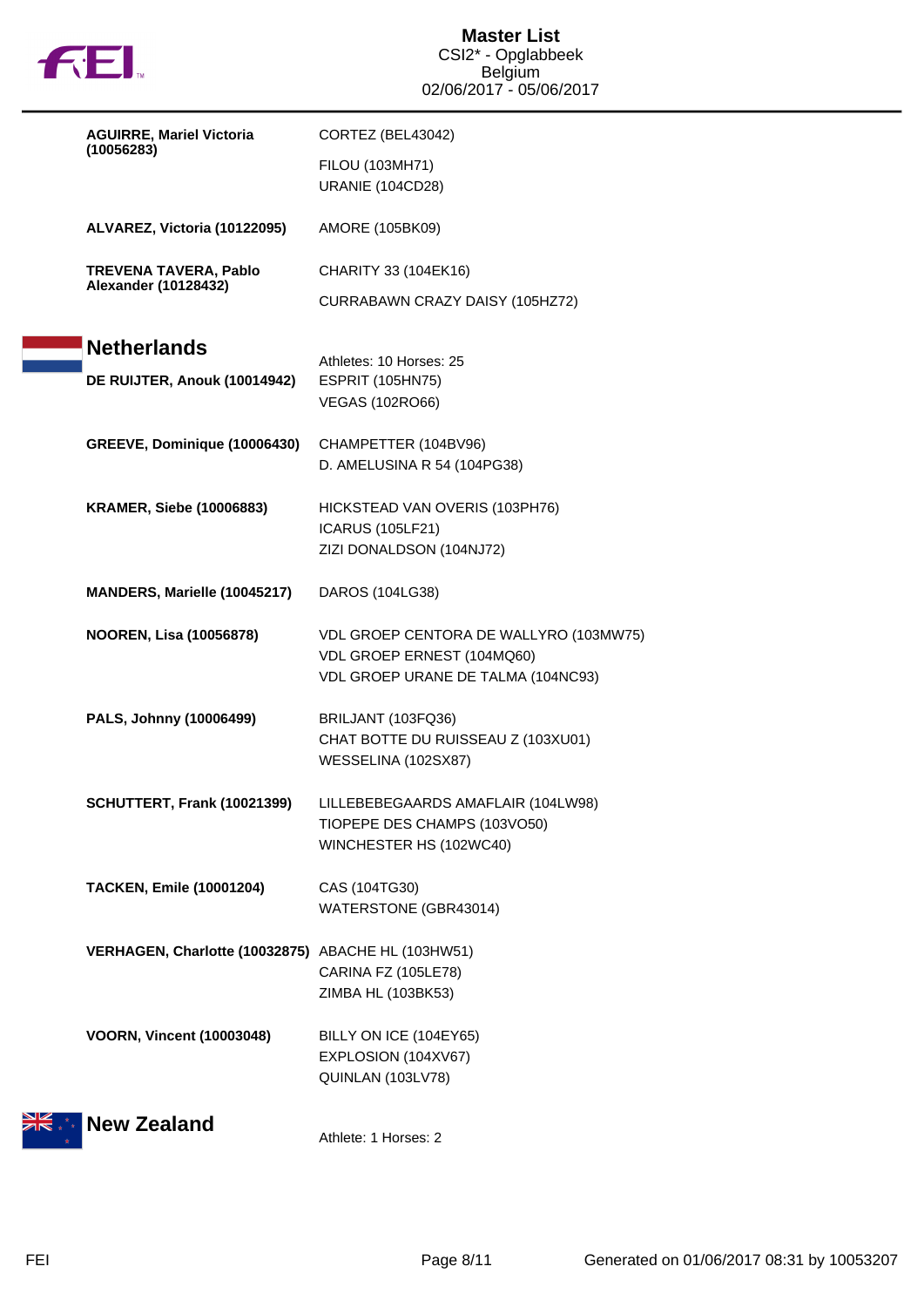| <b>FEI.</b>                                                 | <b>Master List</b><br>CSI2* - Opglabbeek<br><b>Belgium</b><br>02/06/2017 - 05/06/2017 |
|-------------------------------------------------------------|---------------------------------------------------------------------------------------|
| <b>WILSON, Grant (10001494)</b>                             | <b>TRIX TRAX (104FB09)</b><br>UN DIAMANT DU NEVEZ (103UN84)                           |
| Norway<br>BLOMBERG, Sabrina (10107072)                      | Athletes: 5 Horses: 10<br><b>VENUS (103LH09)</b>                                      |
| HATTELAND, Cecilie (10006742)                               | CALIMERA (105AR90)<br>COUGAR Z G&C (104MA04)<br>LA CARINA Z (105CC24)                 |
| KLUBBENES, Lise (10074827)                                  | EDISON (103IB52)                                                                      |
| LONGEM, Marie (10040668)                                    | <b>BENITO (103PE42)</b><br>BILLY BOYCIE (103LV35)<br>CACAN (104FE63)                  |
| <b>SKOLLERUD, Marit H. (10024502)</b> NICOLE (104EG56)      | SEA COAST CALYPSO V/D ZUUTHOEVE (104HD83)                                             |
| <b>Poland</b><br>KONOPACKI, Przemyslaw<br>(10079930)        | Athlete: 1 Horse: 1<br>QUANTERO 2 (104XE63)                                           |
| Portugal<br><b>FERREIRA, Salvador Fonseca</b><br>(10023789) | Athlete: 1 Horse: 1<br>ESCADA (104FE50)                                               |
| Qatar<br>AL ATTIYAH, Hamad (10072839)                       | Athletes: 2 Horses: 4<br>ANYWAY II (103LM35)<br>CLINTON (103PE08)                     |
| MOHAMMED, Bassem (10082635) CORELLA 10 (103QP71)            | JAZIR VAN DE ROSHOEVE (104UR17)                                                       |
| <b>Russian Federation</b><br>BABUSHKINA, Alena (10100537)   | Athletes: 3 Horses: 4<br>CARLSON 47 (ITA42217)<br>CHECK ME OUT (104DI64)              |
| <b>MAJOROV, Kir (10034308)</b>                              | JUSTIN GUZZI VAN'T ASSCHAUT (105ON28)                                                 |
| MAJOROVA, Sofia (10109798)                                  | JUMBO VAN DE AMBACHTHOEVE (105OC79)                                                   |
| <b>Spain</b>                                                | Athletes: 2 Horses: 5                                                                 |

I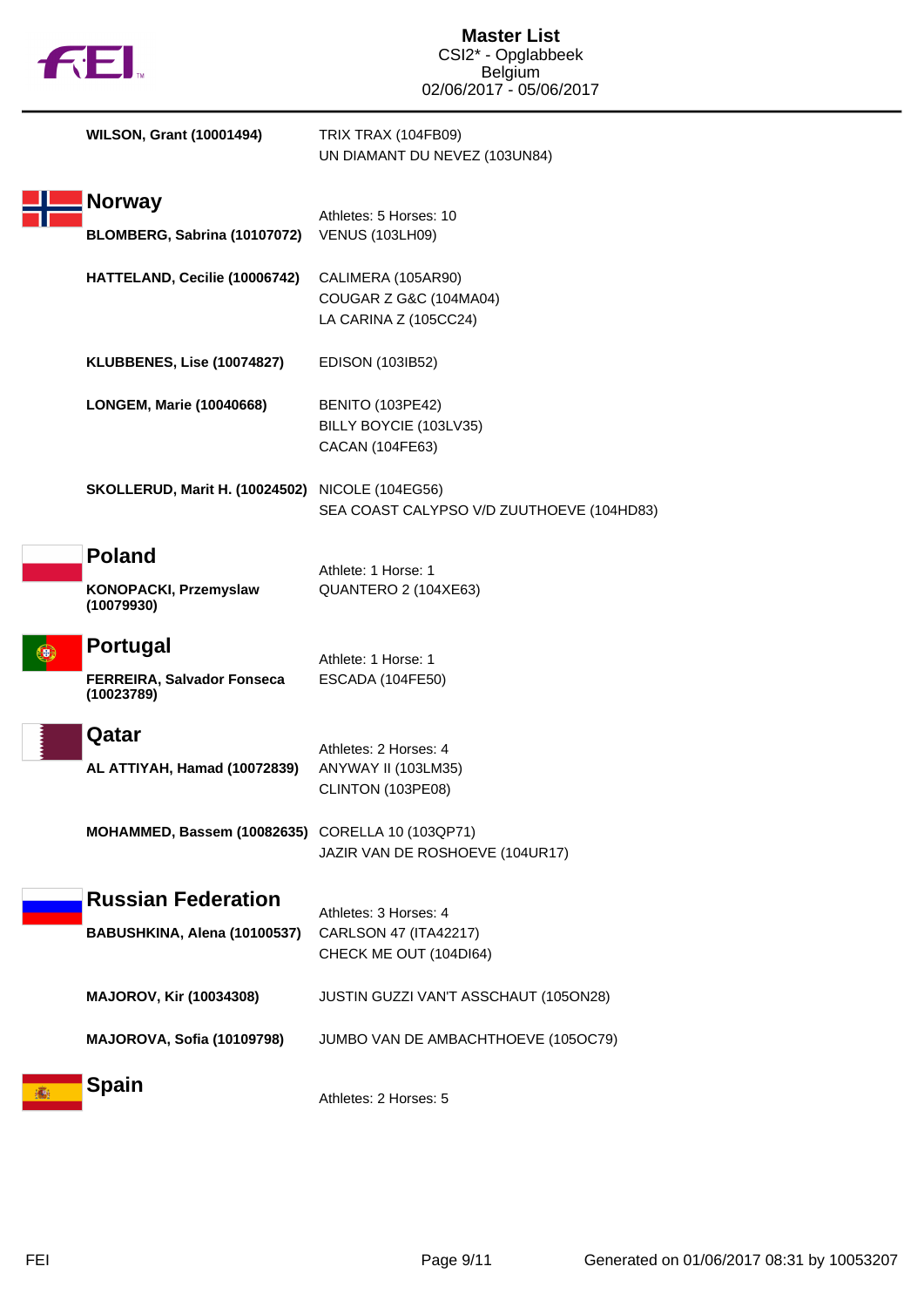| <b>FEL</b>                                   | <b>Master List</b><br>CSI2* - Opglabbeek<br><b>Belgium</b><br>02/06/2017 - 05/06/2017 |
|----------------------------------------------|---------------------------------------------------------------------------------------|
| ARESU GARCIA OBREGON,<br>Carolina (10016967) | JOIE DE VIVRE TER EYCKEN (104XU78)                                                    |
|                                              | TRESOR PIRONNIERE (104CU51)<br>UNTREPIDE DE PUYCHETY (105IO83)                        |
| <b>MARIÑAS SOTO, Antonio</b><br>(10018739)   | COCOBANTA (104DW79)                                                                   |
|                                              | DIAMONDLOMA (105HL67)                                                                 |
| <b>Sweden</b>                                | Athletes: 6 Horses: 15                                                                |
|                                              | ANDERSSON, Antonia (10047067) IC MAGIC VAN DE BIEN (104OE34)                          |
|                                              | <b>INOUK P (104HI33)</b><br>VANESSA DES HAYETTES (105GQ44)                            |
| AXELSSON, Annika (10039932)                  | AAGAARDENS ZAMINA (104MK12)                                                           |
|                                              | INDIANA VAN KLAPSCHEUT (105IP79)<br>QUINLOUETTE (104NM18)                             |
|                                              |                                                                                       |
| LICKHAMMER, Erika (10008468)                 | CORNYDOR (104QX57)<br>JAZOU VAN HET NERENHOF (104GT98)                                |
|                                              | UGO DE LA TOUR VIDAL (103WB63)                                                        |
| <b>ROMELL, Emma (10112441)</b>               | COUNT DOWN 3 (104DZ56)<br>KAPPA DE QUIJAS (104OE78)                                   |
| <b>WENDERYD, Erika (10074704)</b>            | CHALICE (105DT13)                                                                     |
| WESTBORG, Sofia (10071364)                   | CENTA VH KOSTERHOF Z (105BJ53)                                                        |
|                                              | EXTRA SPECIAL (104GJ16)<br><b>VICTOR (104OR88)</b>                                    |
|                                              |                                                                                       |
| <b>Switzerland</b>                           | Athlete: 1 Horses: 2                                                                  |
| <b>KOLLER, Patricia (10033836)</b>           | COROT DU BUISSON Z (103SZ52)<br>JAGELLO D.W. (104RA90)                                |
| <b>Turkey</b>                                |                                                                                       |
| <b>CELIKKOL, Emre (10045750)</b>             | Athlete: 1 Horses: 3<br>ARDCO HERO (1030X87)                                          |
|                                              | TETSKE A Z (105HD80)                                                                  |
|                                              | TRISTAN A Z (104RN18)                                                                 |
| <b>United States of</b><br><b>America</b>    | Athletes: 8 Horses: 19                                                                |
| ALEXANDER, Taylor (10089798)                 | GIPSY KING (104WZ44)<br>RYANAIR DE RIVERLAND (102UZ41)                                |
| <b>HEISE, Emma (10103526)</b>                | VIPER VROMBAUTSHOEVE Z (104JR22)                                                      |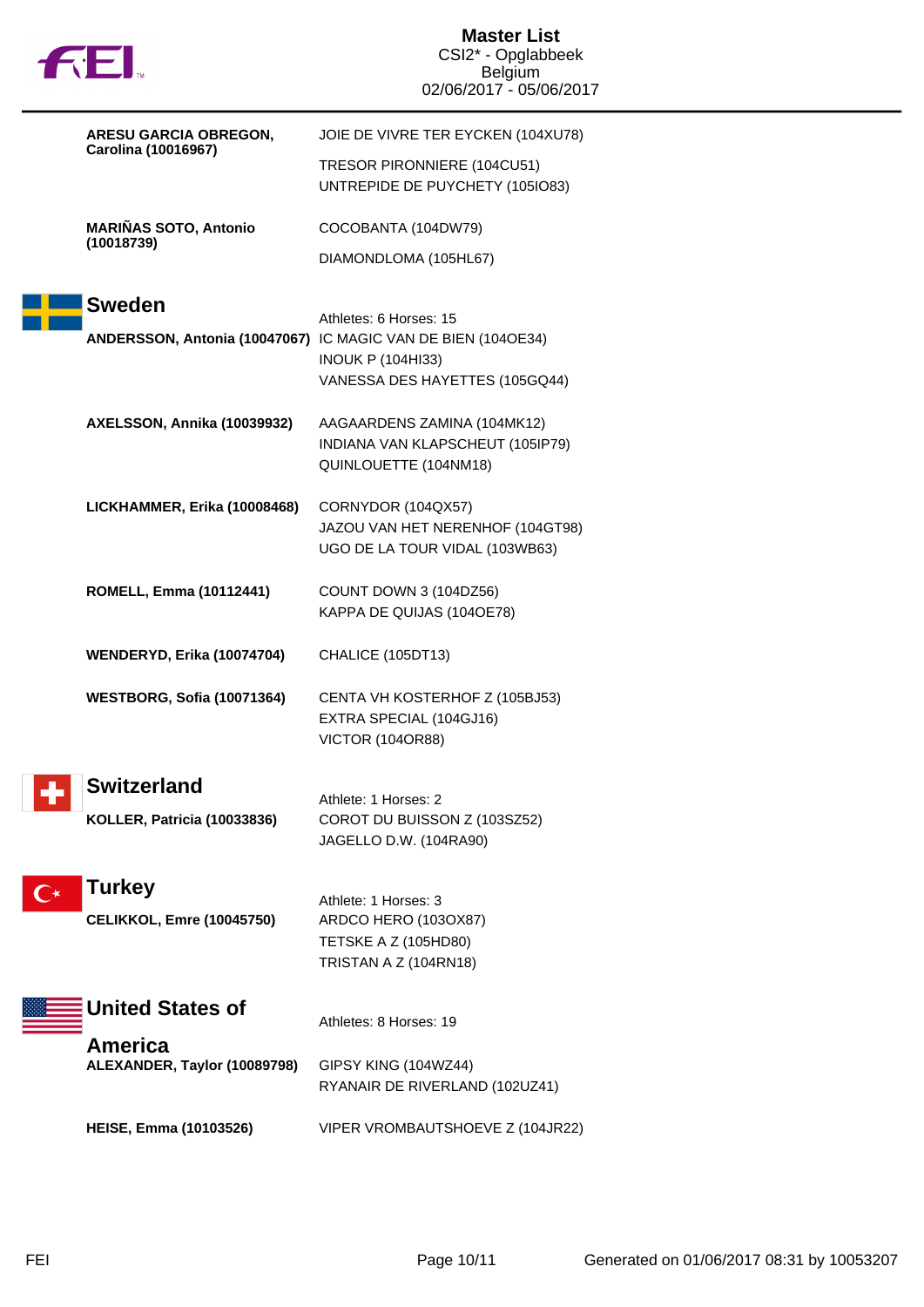

| HUGHES, Michael (10059471)         | ICARUS (103VU39)<br>JACKSON VD BISSCHOP (104RL42)<br>ZERLIN M (103AX34)           |
|------------------------------------|-----------------------------------------------------------------------------------|
| <b>KESSLER, Reed (10045920)</b>    | CHRISTY 3 (103KD81)<br>CONTAGIOUS (104XC63)<br>SORAYA DE L'OBSTINATION (BEL42561) |
| <b>MC CAHILL, Kerry (10119027)</b> | CATUSO (104OT33)<br>IMPORTANT DE MUZE (104QO05)<br>VATSON SITTE (103JX27)         |
| SORENSEN, Whitney (10019776)       | GAME BOY D 10 (103MK56)                                                           |
| <b>WELLES, Julie (10030409)</b>    | ANDRETTI S (103WG35)<br>CON TOUCH S (103WP34)<br>FIFI III (103BL15)               |
| <b>WILSON, Denise (10095034)</b>   | CAVAS TOFTEGARD (105KM86)<br>D ALBA R 15 (104JG90)<br>ESCALADE (104VK12)          |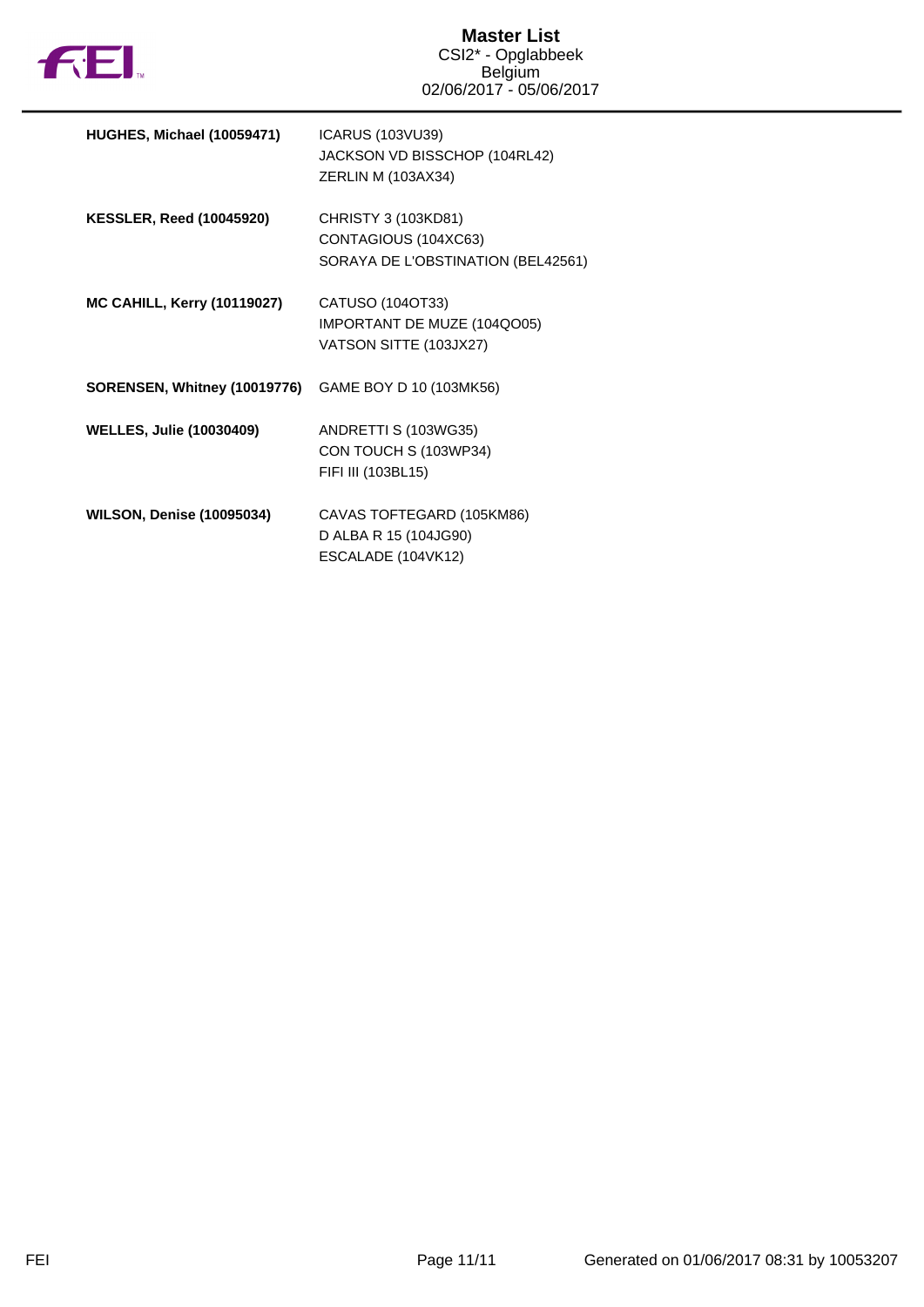

Countries: 22 Athletes: 93 Horses: 142

| <b>Bahrain</b>                                 | Athlete: 1 Horse: 1                                                                    |  |
|------------------------------------------------|----------------------------------------------------------------------------------------|--|
| AL KHALIFA, Sh. Hasan Bin<br>Rashid (10062757) | HBR STAKKATOS (105QE76)                                                                |  |
| <b>Belgium</b>                                 | Athletes: 29 Horses: 50                                                                |  |
| <b>ANTEUNIS, Zoe (10096561)</b>                | GULLIVER VD GRUNDHOEVE Z (105GF40)                                                     |  |
| AWOUTERS, Yves (10012766)                      | <b>MESSI E (105LD90)</b><br>STOCKWELL ADELHEID Z (105LD88)                             |  |
| BERRITTELLA, Ugo (10034694)                    | BRESIL DE RIVERLAND (105AG80)<br>QUINAO DE CHANDOR Z (104XI91)                         |  |
| BOLS, Eddy (10001150)                          | KADEE VAN HET HEIKANTHOF (105PH83)<br>LAZZARO VAN'T LEETEREIND (105QY16)               |  |
| <b>BORGOENS, Frederique</b>                    | GOOD LUK (105NM71)                                                                     |  |
| (10149644)                                     | TWISTY GIRL Z (105NM68)                                                                |  |
| <b>CELOTTO, Maria Magdalena</b>                | CLEARBLUE Z (104PY09)                                                                  |  |
| (10047129)                                     | MANDRAGORE DU GRAND CEDRE (105PD03)<br>VANGELIS DE CHALANNE (104PY15)                  |  |
| CHRISTIAENS, Kris (10040703)                   | MIDAS VAN DASSEGEM (105QU74)                                                           |  |
| <b>DE LAET, Caroline (10021943)</b>            | GUUST VAN DEN KATTEN EECK (105NX03)<br>LUNE DE MAI M (105PW15)<br>MIGNON STW (105QL75) |  |
| DE PRE, Sybren (10084779)                      | EL CORANO Z (105QU76)                                                                  |  |
| DEKNUDT, Cederick (10030444)                   | BERTHE LVP Z (105OE22)<br>MOVES LIKE JAGGER (105OE24)                                  |  |
| EERLINGS, Kissy (10152222)                     | KOMETH VON DER WERETHERBACH (105PW11)                                                  |  |
| GOOSSENS, Brecht (10025400)                    | GO CRUISE (105OP93)                                                                    |  |
| GOOSSENS, Gregory (10086221)                   | MELVIS VAN DE PASPOLDER (105OJ31)                                                      |  |
| <b>HAEP, Pascale (10002473)</b>                | CAESAR H.H. (104XH53)<br>LOLA HH (105KE05)                                             |  |
| <b>JANSSENS, Guy (10015504)</b>                | FUN AGAIN (104XM18)<br><b>HERO (105PX99)</b><br><b>URBANIS R Z (105LC51)</b>           |  |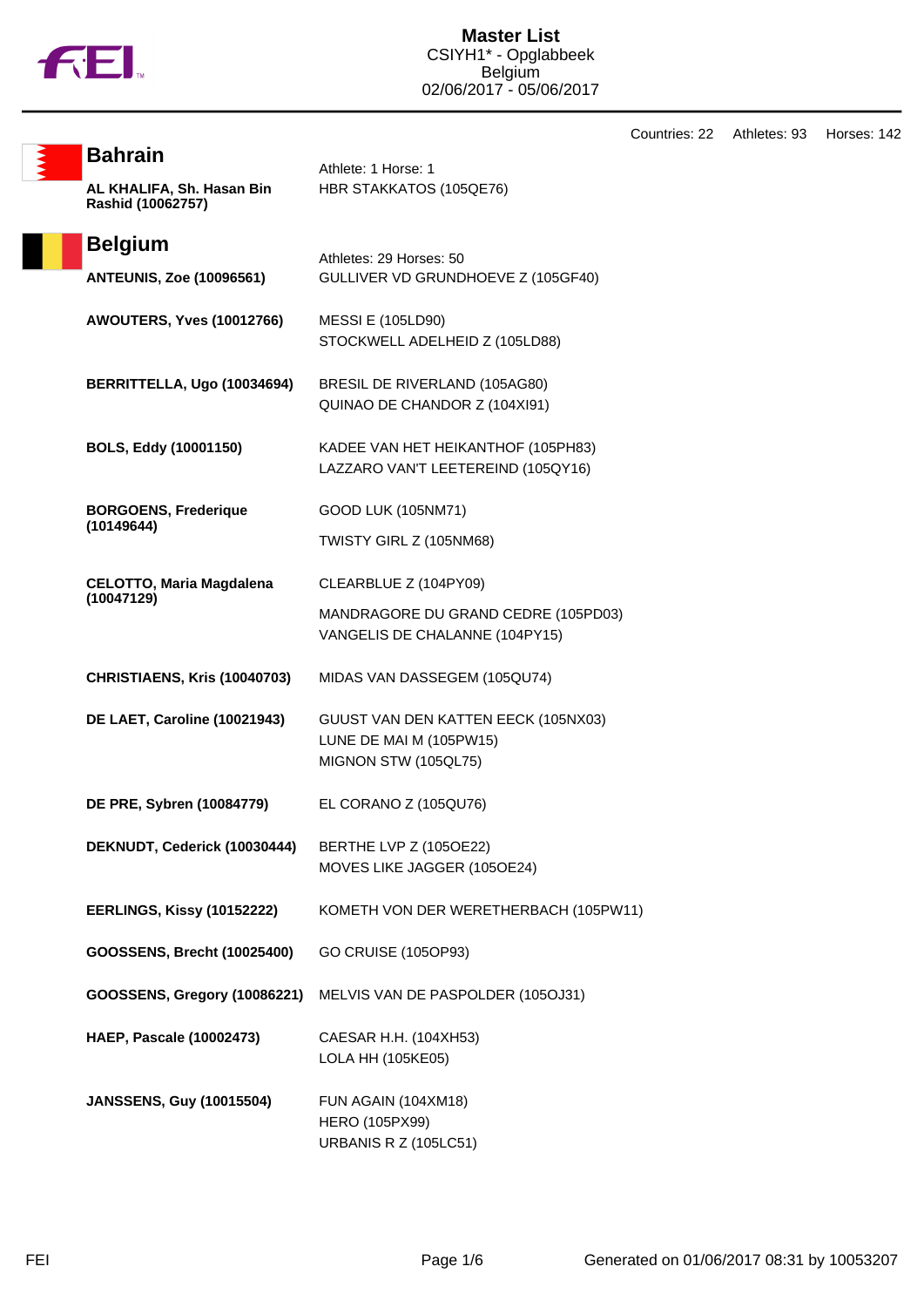

| JONKMANS, Patrick (10041855)                   | KAMIEL VAN HET LANGWATER (104TD50)<br>LORENZO VAN HET LANGWATER (105DU09) |  |
|------------------------------------------------|---------------------------------------------------------------------------|--|
| KUMPS, Alexander (10038450)                    | ESPUMANTE ML Z (105NW08)                                                  |  |
| LEONARD, Jonathan (10006305)                   | LOUIS VAN BAUBLO (105QU81)                                                |  |
| <b>MARIEN, Vanessa (10086340)</b>              | KECHO DU SUD (105HM35)                                                    |  |
| <b>PROUVE, Bert (10000853)</b>                 | KAMIRA PROVA (105NR09)<br>LUGANO VAN T STEEN PUTJE (105QD49)              |  |
| RUYSEN, Ken (10024411)                         | MALDONADO E (105PJ57)                                                     |  |
| <b>SERVAIS, Alex (10118935)</b>                | GRAFITI DE LA BOVERIE (105PH48)                                           |  |
| SIMON, Yves (10003111)                         | BUBBLE DREAM DU ROTON Z (105HC63)                                         |  |
| <b>STEFFEN, Rachel (10072255)</b>              | DOHA Z (105DV06)<br>MAARTJE VAN THIUNAS (105OV55)                         |  |
| TOUSSAINT, Sarah (10008821)                    | ARKA DE LA HART Z (105EH81)<br>EBBADYA HERO (104PW38)                     |  |
| VAN OLST, Mike (10017268)                      | ATOMIC Z (104YF08)<br>SOLID GOLD Z (105JK30)                              |  |
| VANDENBERK, Jens (10063281)                    | LOYD (105PL05)                                                            |  |
| <b>VANDERHASSELT, Yves</b><br>(10008261)       | CASTRES VAN DE BEGIJNAKKER Z (105HC67)                                    |  |
|                                                | KIKI VITSEROEL (105FV60)<br>LELIELOUNKA STW (105JI83)                     |  |
| <b>VANDERSCHELDEN, Christine</b><br>(10000978) | CHANCE D'ODEUR Z (105QU91)                                                |  |
|                                                | FILIS DE SAINTE-ANNE (105QU90)<br>PALLIETER VD WITHOEVE Z (105QU88)       |  |
| <b>Brazil</b>                                  | Athletes: 5 Horses: 5                                                     |  |
| <b>ASSIS MARIN, Hermano</b><br>(10055930)      | CORAZON VAN PAEBROEK Z (105RG58)                                          |  |
| DAMIANI FILIZOLA, Eduardo<br>(10028493)        | KARTOUZO VAN 'T KATHOF (105ND85)                                          |  |
| <b>MODOLO ZANOTELLI, Marlon</b><br>(10031717)  | KATANA TER DAMME (104ZH03)                                                |  |

ARMENTOS (105OF61)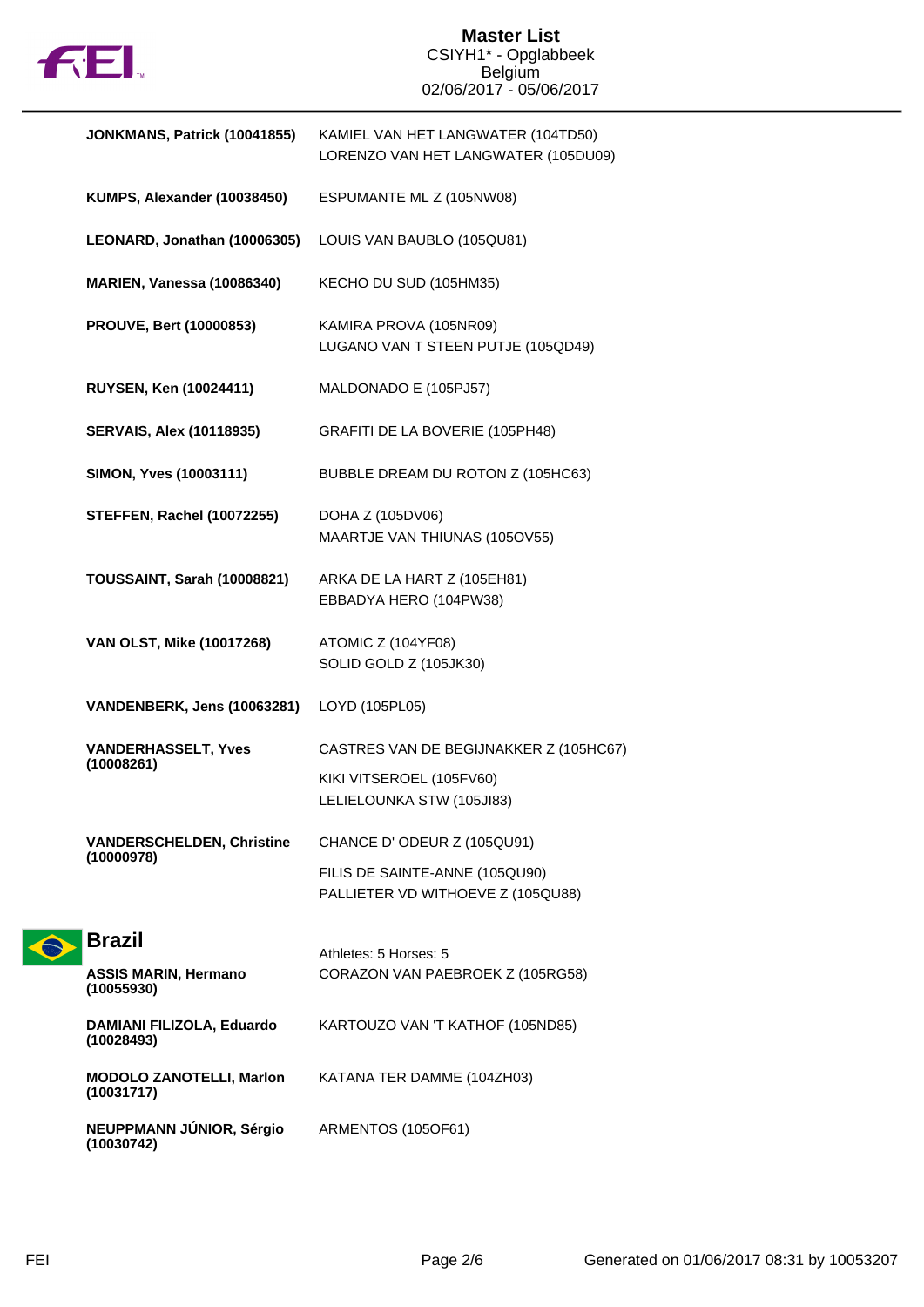

| VELLUTINI DE MORAES, FredericoCHAKIRA BLUE Z (105CM61) |  |
|--------------------------------------------------------|--|
| (10043585)                                             |  |



## **Canada**

Athlete: 1 Horse: 1 **SORENSEN, Chris (10012005)** EMPEROR CLAUDIUS (104QB15)



**PIZANO GOMEZ, Natalia (10112364)**

**Czech Republic**

**AUGIER DE MOUSSAC, Emma (10017125)**

Athlete: 1 Horse: 1 GRADETTY (105BK29)

Athletes: 4 Horses: 7

Athlete: 1 Horse: 1

G (105MQ60)



**TRIBLER, Pernille (10066488)** CAPPUCINO PR (105NX50)

Athlete: 1 Horses: 2 KJAER'S CAJSAR (105NC75)



Athlete: 1 Horse: 1 **SAÏD, Abdel (10047111)** KANDY HOF TER ZEEDYCKE (104WY76)

QUE BUENO DE HUS Z (105LD89)

|  | <b>∣France</b> |
|--|----------------|
|  |                |

**BENCHIMOL BROT, Vera (10003026)**

**DE GIACOMONI REDON, Astrid (10022678)** BYSANCE PEGUIGNON (105NE63)

- **HERBECQ, Francois (10103450)** BEST OF DES FORETS (104YX44) CASAL DES FORETS (105QK95) CUCARACHA DES FOREST (105QK94)
- **MAUPILER, Robinson (10062429)** KIRBY DE MUZE (105BF89) ZANTA Z (105IP19)
- **Germany**

**ASSENMACHER, Joanna (10083352)**

DIAMOND D'ARGENTINE (104SP96) VUCCELLO (105LV54)

Athletes: 10 Horses: 16

- **BREUER, Sarah (10064843)** CONNOR 58 (105GK93) CONTENTO B (105OL14)
- **HOUSTON, Philip (10064298)** DIRTY SANCHEZ (105GK19)
- **KAMPS, Theresa (10022305)** CACHART (104YO71)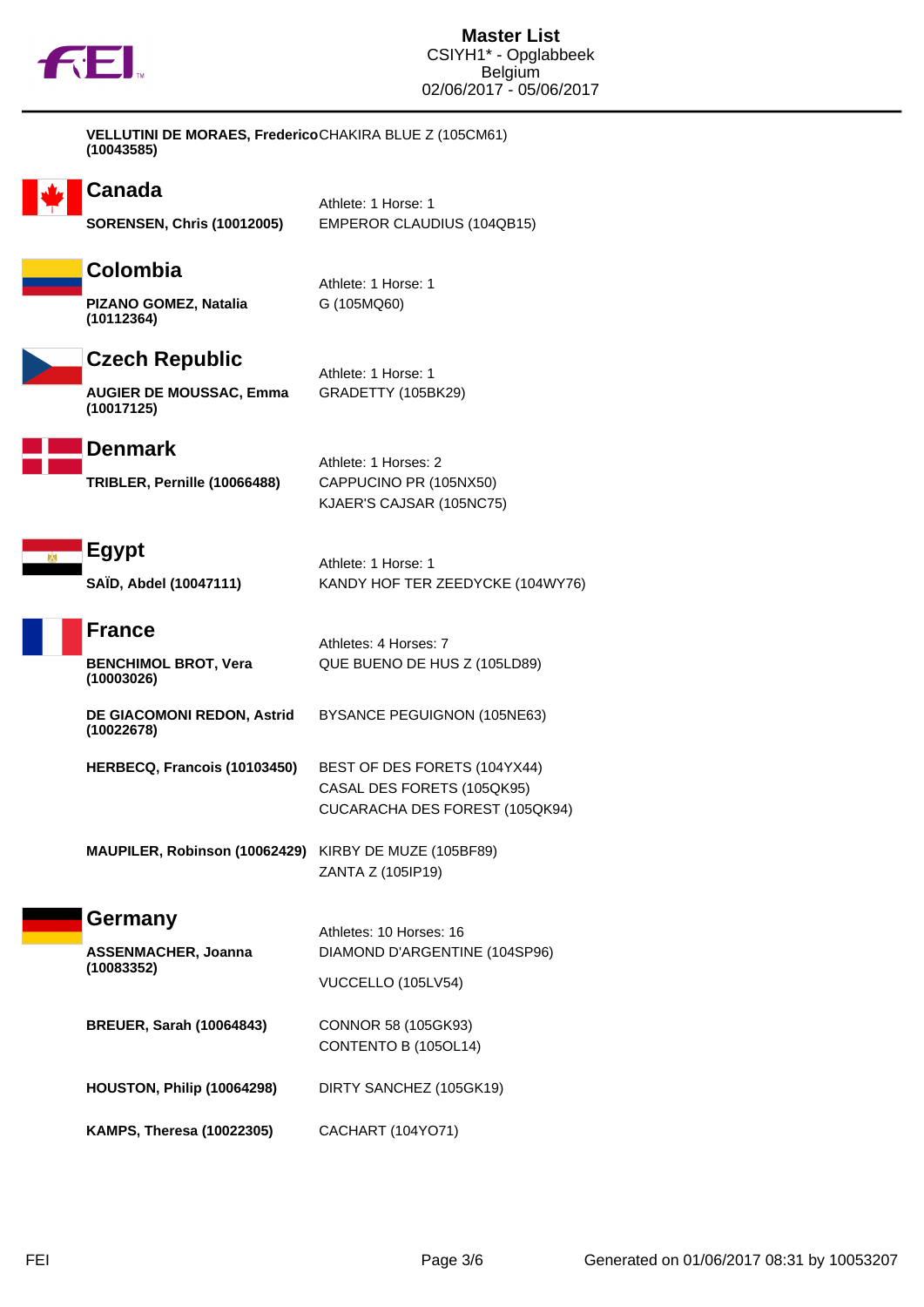

| MÖLLEKEN, Torben (10153263)                               | LAST WOMAN SBK Z (105LH25)                                                                     |
|-----------------------------------------------------------|------------------------------------------------------------------------------------------------|
| SANDMANN, Carsten (10016968)                              | COACH 11 (105NA32)                                                                             |
| STEURER-COLLEE, Barbara<br>(10000825)                     | CHERASKO (105QN38)                                                                             |
| <b>THOENES, Tobias (10009861)</b>                         | CAP 4 (105DS73)<br>QUIBELL 28 (105CW68)                                                        |
| TROSCHKE, Frederick (10018989) C'EST LA VIE 166 (105IF48) | CONCHETTA S (105LW02)<br>SELF CONTROL 3 (105KE59)                                              |
| <b>VEJMELKA, Eva (10138036)</b>                           | BELLE ILE (105QN51)<br>SALIGNAC SD (105QN46)                                                   |
| Great Britain<br><b>EDWARDS, Lauren (10045568)</b>        | Athletes: 9 Horses: 15<br>BREIT STAR (105LN72)<br>CARUMBA (105LN69)<br><b>KESARA (105AR82)</b> |
| HUTTON, Samuel (10041033)                                 | COSMO (105BV29)<br>GODESS HERO Z (105QJ54)                                                     |
| MENDOZA, Jessica (10047109)                               | COOL CARTANI (105LW21)<br>HEAT OFF THE NIGHT (105QF00)                                         |
| <b>MOORE, Conor (10082884)</b>                            | KARISHMA VH BEECKHOF (105AV25)                                                                 |
| PLATT, Charlotte (10009584)                               | PAMPELONNE (105AJ91)                                                                           |
| <b>VANSTONE, Kyra (10118299)</b>                          | SAMPRAS (105CG39)                                                                              |
| WHITAKER, Joanne (10063211)                               | MILL RIVER (105AR05)                                                                           |
| <b>WILKS, Anna (10058868)</b>                             | L. PRIMERO DI GALA (105AV21)                                                                   |
| <b>WILLIAMS, Lee (10006936)</b>                           | LUANDA 55 (105CG38)<br>RUMBOLDS STARLIGHT (105DK48)<br>TJ DYNAMIC (105AZ99)                    |
| <b>Ireland</b>                                            | Athletes: 5 Horses: 6                                                                          |
| <b>KENNEDY, Paul (10078119)</b>                           | H DAY VAN BAREELHOF Z (105GA04)                                                                |
| <b>KENNY, Darragh (10017246)</b>                          | LOLLY POP VAN 'T AKKERHOF (105NC82)                                                            |
| LYNCH, Denis (10001106)                                   | LED GREEN (105IW19)                                                                            |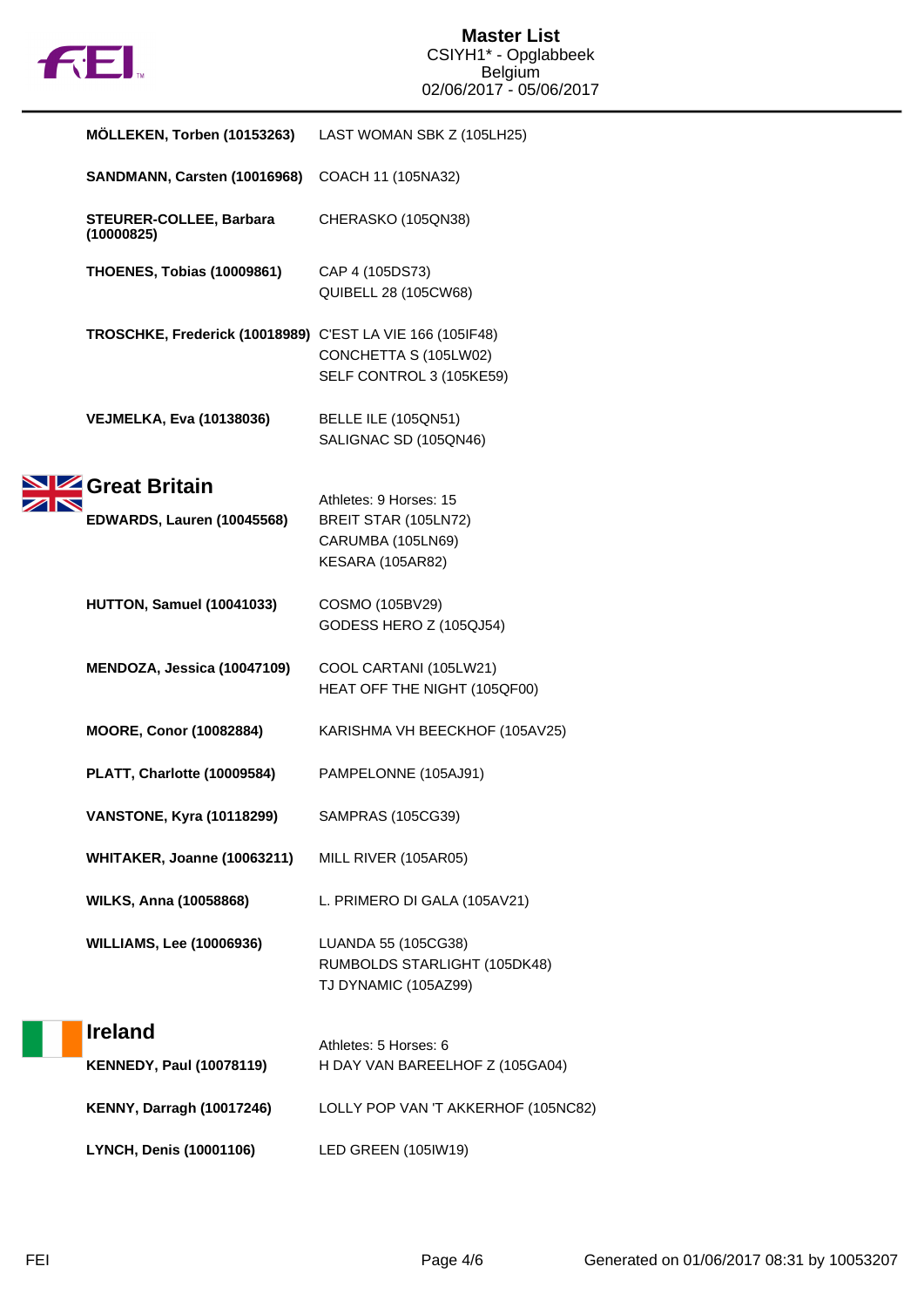| <b>12 EI</b>                                          | <b>Master List</b><br>CSIYH1* - Opglabbeek<br><b>Belgium</b>       |
|-------------------------------------------------------|--------------------------------------------------------------------|
|                                                       | 02/06/2017 - 05/06/2017                                            |
| <b>SLATTERY, Sofie (10085583)</b>                     | GOLDPLAY (105MU87)                                                 |
| <b>SLATTERY, Tom (10108631)</b>                       | <b>HAUFOM (105LF54)</b><br>KAMARA VAN'T HEIKE (105AA79)            |
| <b>Italy</b>                                          |                                                                    |
| CAPPONI, Francesca (10010018)                         | Athletes: 2 Horses: 4<br>COLORADO SPRINGS 2 (105FS38)              |
| PREVITALI, Roberto (10020473)                         | ALONZO Z (105ML87)<br>COME ON JUMPER (105JH78)<br>DAWN Z (105HF88) |
| <b>Netherlands</b>                                    |                                                                    |
| DE RUIJTER, Anouk (10014942)                          | Athletes: 7 Horses: 9<br><b>FIORIE (104YH23)</b>                   |
|                                                       | <b>FORLAN (105KA48)</b>                                            |
| GREEVE, Dominique (10006430)                          | FIRST BOY B.B. (104XJ71)                                           |
| <b>KRAMER, Siebe (10006883)</b>                       | GOLD DIGGER (105OU42)                                              |
| PALS, Johnny (10006499)                               | BALPAR DE TREBOX Z (105CZ43)                                       |
| SCHUTTERT, Frank (10021399)                           | ALANIX HERO Z (105GN08)<br>TALOUBEAR (105QC62)                     |
| VERHAGEN, Charlotte (10032875) GRAND BEAU (105HL14)   |                                                                    |
| <b>VOORN, Vincent (10003048)</b>                      | FAME DVL (104ZK60)                                                 |
| <b>New Zealand</b><br><b>WILSON, Grant (10001494)</b> | Athlete: 1 Horse: 1<br>L PIN CHIN JUNIOR (105AU10)                 |
| <b>Norway</b>                                         | Athletes: 2 Horses: 2                                              |
| <b>LONGEM, Marie (10040668)</b>                       | BILLY CADENZA (105MD39)                                            |
|                                                       | SKOLLERUD, Marit H. (10024502) LUIGI VD BISSCHOP (105MW31)         |
| <b>Poland</b>                                         | Athlete: 1 Horse: 1                                                |
| KONOPACKI, Przemyslaw<br>(10079930)                   | DIAMANTINA (105FF61)                                               |
| <b>Portugal</b>                                       |                                                                    |
| FERREIRA, Salvador Fonseca                            | Athlete: 1 Horses: 2<br>COCA COLA Z (105LE43)                      |
| (10023789)                                            | CORVETTE (105AT87)                                                 |